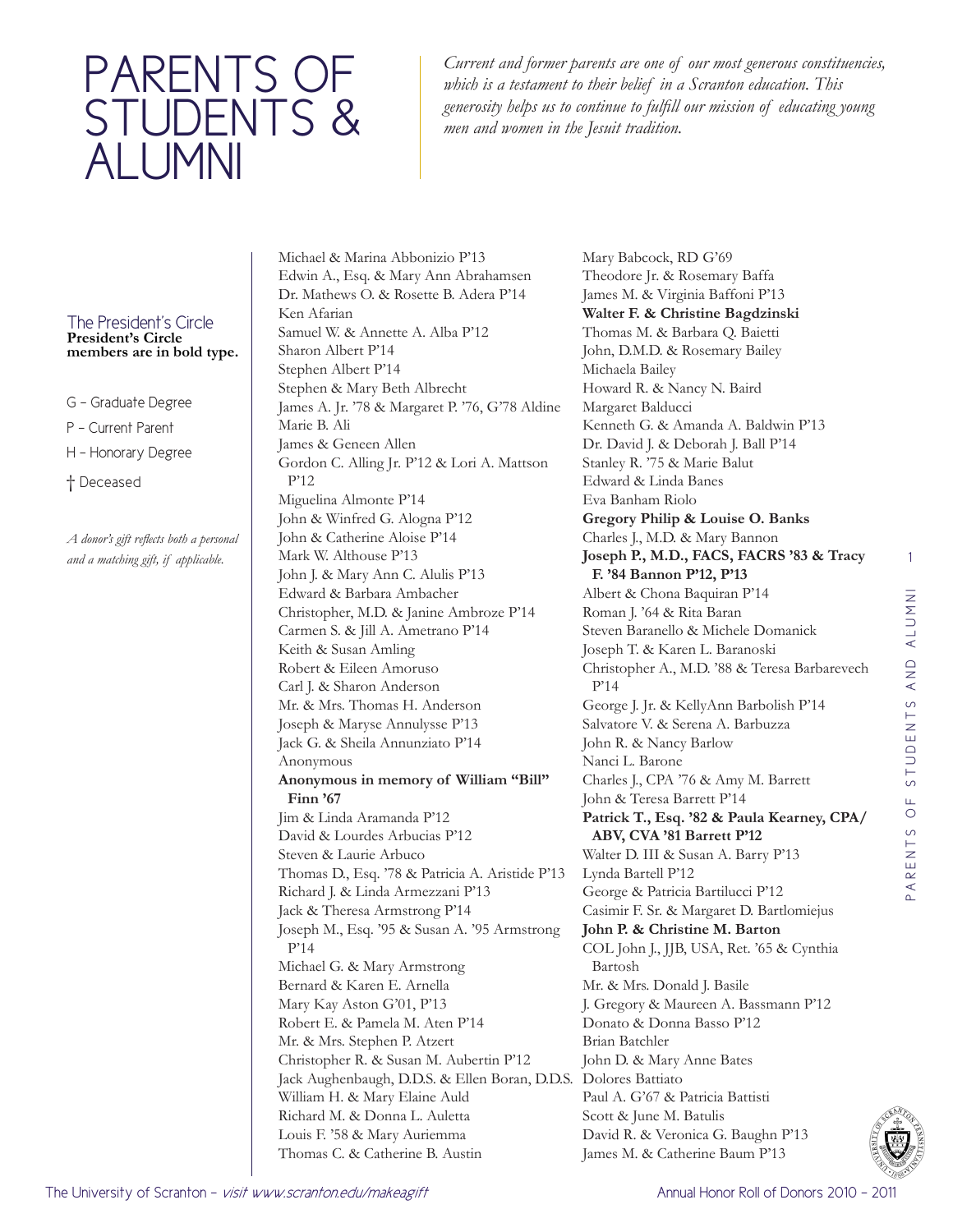Curtis & Dona C., Ph.D. Bauman Steven & Eileen Bayruns P'14 William & Diane Beardslee Robert J. & Margaret M. Beattie William R. '68 & Clare A. Bechtel John K. Jr. & Mary Becker James & Belva Bedford **Robert J. Jr. '69 & Barbara A. Bednar** Carolyn Beegan-Stattel P'13 Jeffrey A. & Stacey Beer **John, Ph.D. & Patricia Beidler** Robert F. & Linda M. Beinlich P'13 Robert D. Jr. & Janice W. Belden P'12 Howard & Joni Bender P'12 James Brian, Ph.D. & Janet Benestad Michael S. & Lauren C. Bennett Richard I., CPA '78 & Cheryl L. Bennett P'14 Robert F. & Joan E. Benson Eugene P. Sr. & Eleanor M. Berg Maria Bergara P'14 James A. & Patricia Berls Ronald & Daryl Berman P'13 **Gary A. Bernabe '78, P'13 & Patricia P. Parise-Bernabe '80, P'13** Michael & Patricia Bernal-Silva Joseph J. & MaryAnn C. Bernero Teresa O. Berrisford Christopher & Mary Bertha Janet Bertino Gladys C. Bertrand P'14 **Robert M. Bessoir '55 & Donna M. Eget Bessoir, D.O. '89** Juana Betancourt Mr. & Mrs. Joseph A. Bevacqua Mark J. '84 & Ann M. '86 Beyer P'13 William & Mary Beyer P'13 Joseph & Theresa Bianco Gerald, Ph.D. & Linda L. '95, '98 Biberman Joseph B. & Kathleen L. Bieker Thomas A. & Jeanne M. Bielecki John P. & Melanie M. Bielski P'13 William J., Ph.D. G'71 & Jane Biniek Dr. Reginald J. & Lisa M. Blaber P'14 Donald M. '79 & Sally Blackledge Robert & Carol Blick Diane Bligh P'13 Stephen, Ph.D & Jayne S. Boccuzzi P'14 John & Virginia Bochanski Joseph R. † & Sandra A. Bochicchio James S. & Mary E. Bodnar Michael J. '72, G'75 & Colleen Y. Bognet John J. & Judith Bole James P. & Anne Boles Robert E. Jr. '83 & Maribeth Bolger Richard & Jeanne M. Bolster P'13 Thomas & Bernadette Bompensiero P'12 Diane Bonacci Robert F. & Marie T. Bono

John & Dorothy H. Bonomo Scott J., D.M.D. '83 & Elizabeth A., Ph.D. '82 Bonomo P'12 Kathryn Smith Boock P'13 Alexander W., Esq. & Joyce, Esq. Booth Robert & Nancy Boreck David Dorn, V.M.D. & Lisa A. Borrelli, Esq. '81 James & Margaret M. G'80 Borton **David J., M.D. '82 & Susan F., M.D. '84 Borys** Anthony J. Jr. & Kathleen Bosco Dr. Jose A. & Dr. Maribeth Bossbaly P'14 Geri Maier Botyrius G'92 Gregory & Robin Bowen P'13 Arthur M. & Annette Bowler Joseph E. & Donna S. Boyers Brian Boyle P'14 James F. Boyle, CPA '86, G'04, P'14 John & Janet Boyle David & KellyAnn Bozzi P'14 William & Janet Brace Ruth A. Braddock Charles J. Jr. & Elizabeth R. Brady F. Robert '65 & Joanne Brady James J. Sr. & Carol A. Brady **William J. '83 & Nancy '83 Brady P'12** Joe C. & Michele C., NHA, MHA, CASP '82, G'96 Brague Nicola & Diane Brando P'14 Dr. Richard & Barbara Brazon P'14 Albert J. & Amanda A. Breig Michael L. Wynosky P'13 & Deborah A. Bren, D.O. '80, P'13 Andrew M. & Carol A. Brennecke Mr. & Mrs. Ronald S. Brezinski Byard P. Jr. & Kerry L. Bridge P'12 Robert M., CPA '82 & Anne H. Brier P'13 Timothy A. & SinAe Briggs P'14 Richard P. & Mary Clare A. Brill Gerald & Margarete Briskey P'14 John J. & Colleen C. Broderick Mark C. '81 & Mary Jo '82 Broderick P'14 Thomas & Lynn Brogan Michael & Patricia Brooks John J. Sr. '70 & Janice Brostoski Andrew A., D.D.S. & Patricia T. Brown David P. & Anne Cadigan Brown P'12 Eugene F. & Peggy Brown Thomas J. '55 & Mary Ann Brown Mr. & Mrs. Donald R. Brozovic David M. & Theresa A. Bruestle John A. '71 & Diana Brunetti Doug & Alice Brussell P'14 Karen O. Bryan P'14 Nancy Brychta Michael A. Buckley P'14 Nina M. Buckley P'14

Richard C., Ph.D & Donna H. Bullis P'13, P'14 Joseph & Donna Burbella P'12 **Ray E. Burd**  John & Marianne Buren Daniel & Jana M. Burke P'12 COL & Mrs. Edward J. Sr., USA Burke Frank J. & Lee Ann Burke Leo B. Burke '57 Theresa A. Burke The Hon. Thomas F. Jr. & Margaret Burke William J. & Patricia R. Burke Brig. Gen. Christopher F., Esq. '80 & Robin P. Burne P'14 James L. Jr., D.D.S. '63 & Mary Lou Burne Gregory F. & Barbara A. Burns Hugh Donald, Ph.D. '68 & MaryAnn Burns Joseph F. Burns William J. '50 & Maureen Burns James J. & Paulette M. Burton George J. & Donna E. Buscaglia Robert J. & Daniela A. Bush P'13 David J. & Judith Bushko William Francis '52 & Mary Grace Butler Peter & Eugenia Bybel Mr. & Mrs. James Byman Brian P. & Anne E. Byrne P'13 Frank P. & Annie M. Byrne P'13 Raul, M.D. & Kathleen A., RD Caceres Peter M. & Jacqueline Calabrese P'13 **John C. Norcross, Ph.D. & Nancy A. Caldwell '08** Anthony Cali Joan E. Callahan Joseph & Sharon Callahan P'12, P'14 Teresa A. Callipari-Evans P'14 Mary E. Camera Lynch P'14 Nicholas J. Camera John M. Sr. & Theresa M. Camilleri Gene A. Camoni, Ed.D. & Barbara Aulisio-Camoni Diane Campbell John P. & Jacqueline B. Campoli Joseph & Olga M. Canamucio Michael J. & Marigrace F. Canfield P'12 Anthony R. Cannella '66 Michael J., Esq. & Elizabeth Canning P'12, P'13 Raymond & Barbara Cantwell Thomas C. & Rosemarie S. Capalbo P'12, P'14 Michael & Debra Capasso P'12 Mr. & Mrs. Louis C. Capitano Prudence Capparelli **Joseph A. Caputo '56, G'61** Stephen & Nancy E. † Cariani Dr. David A. Carl & Dr. Deborah A. Gorski James A. & Joann A. Carman P'12

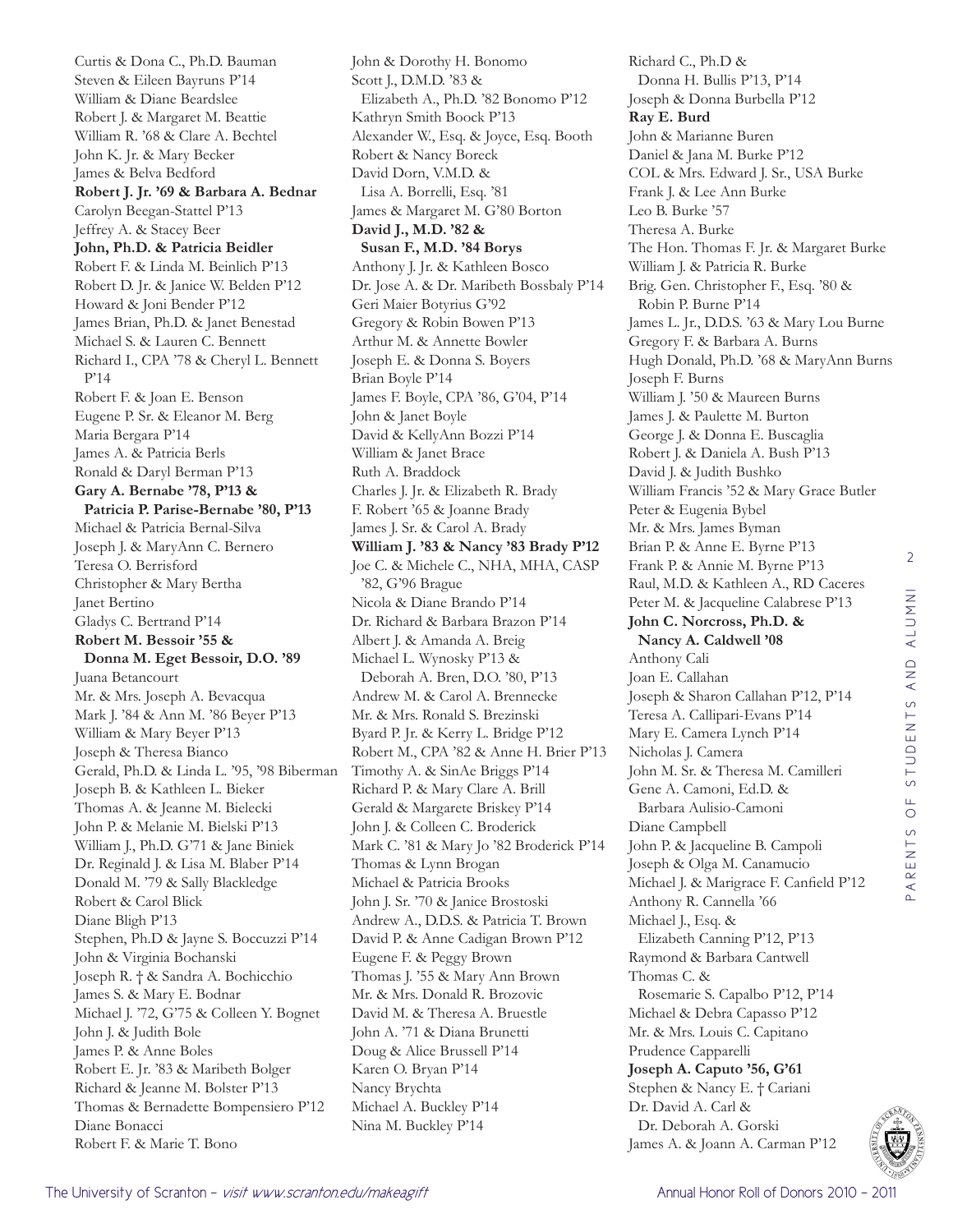Edward & Dianne Carmody P'14 Christopher E. Carnall P'14 & Linda Cruz-Carnall, Esq. P'14 Charles E. & Bernadette L. Carnes P'14 Joseph T. & Mary Beth Carney P'13 Brian W., Ph.D. G'82 & Dona M., Ed.D. Carpenter P'14 Douglas P. & Maureen A. Carter Norman A. '68, G'70 & Kathy G. '77 Carter William & Rosemary Carugan Vito & Anna Casella P'14 Robert & Joan Caselli P'12 LTG Aloysius G. Casey, USA, Ret. **James F. & Mary Casey Paul R. Jr., M.D. '71 & Kathleen Casey P'14** Steven E., M.D. '84 & Catherine M. Casey P'14 Elaina Cassera P'12 **Richard & Joan Cassin** Kenneth & Lorraine Casterline P'12 Richard L. & Mary Ann Casterline Steven M. & Patrice A. Cataldo P'13 Mike A. & Kathy A. Catanese Raymond R. '59 & Patricia A. Caucci **Donald & Jane Cawley David J., Esq. '77 & Jacqueline Ceraul P'12** Robert J. & Mary P. Cermignano P'14 Thomas G. & Mary R. Cestone Scott & Lt Col. Mari L. Chamberlain P'14 Pierre & Jan M. Champagne Raymond W., Ph.D. & Cecile Champagne **Joseph Chandler**  John H. & Paula M. Chantrell Stephen J., D.M.D. '83 & Theresa '85 Charnitski Joseph & Virginia Chase Walter P. & Susan M. Checefsky P'14 **Daniel J. & Beverly Chermak** Salvatore J. Jr. '76 & Tammi L. Cherra Lu Ann Cherry Phillip J. & Michele Chierico P'14 **Timothy S. & Mary-Irene Chodaczek P'12 David E. & Eva E. G'95 Christiansen** David & Diane M. Chrobak P'14 Daniel Cianchetta Joanne Cianchetta Frank M., D.D.S. '72 & Mary Ann Cianci Peter & Joan Ciappa P'14 Michael P. & Renee J. Cichy Louis J. & Janet N. Cino **Angelo R. '60 & Nancy Jean Cinti** Donna Cipolla **Gerard J., Esq. '75 & Louise Cipriani** Richard & Dorothy Cirminello Scott & Brenda Clapp P'13

Charles J. & Mary Lou Claps Carol Ann Clark Neil P. & Leigh A. Clark Paul F., Esq. & Patricia H. Clark William H. & Patricia A. Clark P'14 John J., Ph.D. '48 & Ruth Clarke Patrick & Angela Clarke P'14 William J. '70 & Patricia Clarke Chester P. & Jean Clauser Mark P. & Jean Marie Cleary P'13 Trudy Clemson P'13 Thomas & Katherine Clyons P'13 **Daniel P. & Agnes Coakley** David F. & Carolyn A. Coar Kathleen M. Cocca Frank & Maureen Coccaro Dominic A. & Rosemary V. Coccia Philip J. Cocco Sr. '64, G'67 Michael G. '84, G'94 & Karen A. Coco P'13 Vincent A. & Maureen A. Cody Michael A., Esq. & Andrea M. Cognetti P'13 Lee D. & Jill S. Cohen P'14 Domenick W. '52 & Ann Colangelo Thomas C. & Karen K. Colaprico P'12 Steven T. & Kathleen C. Colavito P'14 Ambrose William & Gail Coleman **Donald J., CPA '72 & Mary Coleman** Timothy M. & Denise M. Coleman Ronald E. & Cheryl A. '89 Collarini P'14 John Minora & Kathleen A. Collelo Minora '85 Mr. & Mrs. Daniel J. Collier Mr. & Mrs. Joseph S. Collins Jr. Wayne P. & Theresa A. Collins P'14 Joseph J. '49 & Antoinette Collura Anthony & Marisa Colonna P'13 Jeffrey A. '87 & Kathleen Cominsky P'14 **Hon. Richard P. '46, H'83 & Marion Conaboy** William P., Esq. '80 & Mary Ellen Conaboy Matthew R. & Eileen M. Conaughton William J. II & Carole M. Conboy P'12 Anibal & Ellen M. Concha P'13 Daniel J. & Susan Connelly William B. & Kathleen G. Connelly Kerry & Susan Conners P'12, P'13 Mr. & Mrs. Gerald Connery Thomas F. & Loretta A. Conniff Joseph W., Ph.D. '68 & Evelyn A. Connolly Peter C. & Catherine Connolly P'14 William F. Jr. & Virginia D. Connor P'14 John F. & Patricia Conroy Lawrence & Eileen P. Conroy P'14 Martha Conroy P'12 Francis J. '65 & Helen Conslato Anthony Constable P'13

Anthony C. & Catherine M. Constantino P'14 Thomas B. & Marianne Conte P'13 The Honorable Robert J. Conway '60 Mr. & Mrs. James S. Cooney Kevin & Anne Cooney P'12 Ronald E. Sr. & Carolyn B. Coons C. Clinton & Beverly Cooper Joseph J. '78 & Jean Corcoran Robert J. '72 & Suzanne M. G'76 Cordier William A. & Patricia Cormican P'14 **Philip & Lynn Cornick** Philip & Saida Corralizza P'14 John P. Jr. & Joanne C. Corridoni P'13 Gerald R. & Rose A. Corrigan Anthony L. & Judith Costanzo John L. Jr. '76 & Linda F. Costello Thomas J. '84 & Cynthia A. '84 Costello Thomas & Mary Agnes Cotter Brenden & Deborah Coughlin Andrew P. & Barbara A. Coventry **John J., CPA '80 & Lisa A. Cox P'13** Gordon B. & Karen H. Coyle Matthew T. & Ellen Coyne P'12 Patrick J. & Mary Craig P'13 Christopher C. & Elizabeth G. Crawford Christopher G. & Mary Creed P'14 John J. & Eileen M. Crimmins P'13 Carl & Tammy Crinella P'13 Mr. & Mrs. James N. Crocker Sr. John R. Jr. & Diane G'73 Croom Michael M. & Diane P. Crosby Gerald E. & Rita Cross P'13 **Joseph P. & Marcia Agee Croteau** Edward W. '76 & Mary Jane Crotti Michael R. Crowley Thomas & Julia Crowley P'14 Dominick A. Jr., M.D. '54 & Florence C. Cruciani Michael A. '60 & Dorothy Cruciani Paul & Catherine Cuerou P'13 Ann Marie Cuiule Deborah DiMarzio Cumberland '81 Keith R. & Susan J. Cummings **Thomas P. Cummings Sr. '52 John J. III, Esq. '64 & Martha R. Cunningham** Paul R. & Jeanne M. Cunningham Robert & Catherine Cuozzo William N. & Jean M. Curcio Gerald G. & Margaret F. Curran Lawrence R. & Eileen Curran Roderick B. & Tracy Currie P'12 John J. & Patricia Curtin P'13 Allan R. & Renee Cuthbert P'14 COL Joseph S., USAR, Ret. '71 & Mary Lou Czyzyk John J. & Susan Dachowski P'12 Edward A. '62 & Evelyn L. D'Agostino

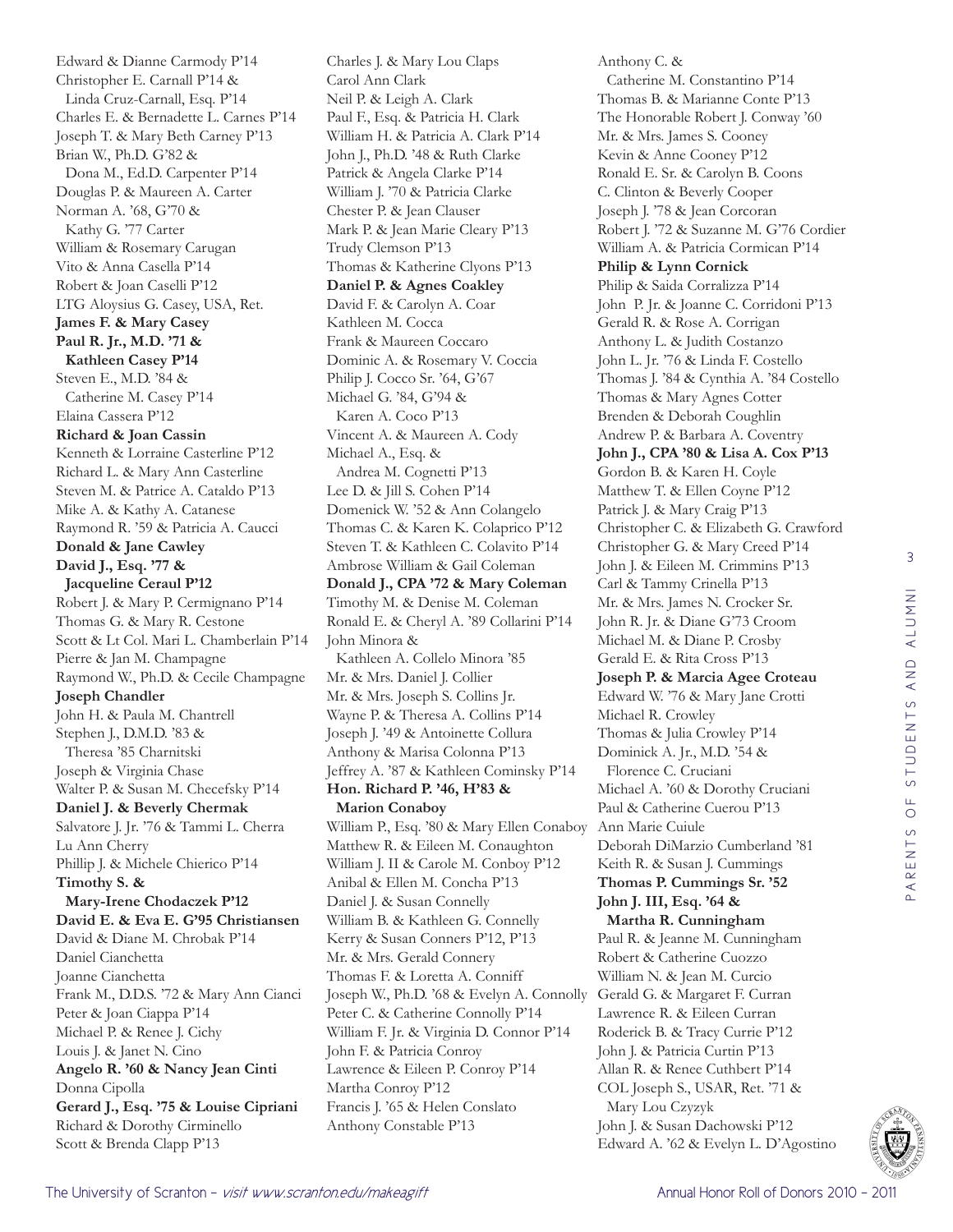Ellen Daly Dr. Ira W. & Patricia Daly P'13 James C. & Virginia A. Daly **John J. Daly '84, G'95, P'13** Timothy & Claire Daly P'14 Joseph P. & Susan D'Amato P'14 Alfred R. & Carlota J. Danforth P'12 Donald A. & Mary C. Daria Leslie Darrenkamp P'13 Russell P. & Patricia A. Dauer Mark C. & Anne E. Davey P'13 Gemma P. Davis '96, G'03 Jack & Diane Davis P'13 John R. & Colleen Davis P'12 Richard & Mary Davis P'14 Thomas J. & Kathryn E. Davis Richard B. '73, G'87 & Mary Ellen F. G'94 Davison Jose De La Cruz P'14 & Cristina Collado P'14 Jesse de la Rama III & Mallory Andrews Joseph & Daria De Sena **Carl J. & Theresa E. DeBarbrie** Nicolo & Roseanne DeBari P'12 Daniel & Barbara DeBold Charles S. & Leslie E. Deck Lissa DeFeo-Brown P'12 Gerard & Ann DeFries P'12 Mr. & Mrs. Cornelius F. Degnan Gerald L. & Maryanne J. Degnan Joanne Delaney P'13 William & Julie Delaney P'14 John & Corinne DelGardo P'14 William J. & Gail D'Elia William J., D.P.M. '76 & Maria '78 DeLiberis Joseph & Colleen Deliberti Allan & Elizabeth A. Delicati Tod R. & Kathleen A. DeLong P'14 Leonard & Cynthia DeMarco P'14 Peter A. & Ann M. DeMarco Chris & Angela Demeo **Michael D., Ph.D. '63 & Rosemary DeMichele** Donald A. & Barbara DeMore Robert G. & Carol B. Deneen Robert E. & Deborah J. Dengler Mary Ann DeNicola Gary DePaolera P'13 & Pamela Bronander P'13 Fred H. & Caroline A. DePew P'13 Anthony J. & Diane C. Deptula P'14 Thomas B. & Marie E. DeQuinzio Eric & Suzanne D'Eramo P'12, P'14 Brian C. & Clare Derby Duane & Donna Derenick P'14 John J., D.O. '82 & Susanne M. Dermigny Michael DeRosa P'14 & Geralyn Walsh-DeRosa P'14 Joseph G., M.D. & Jeanne DeSantis P'12

Carl & Christina M. Desmarais P'12 Carol DeSoto P'14 Mr. & Mrs. Peter J. Dessoye Michael J. & Kathleen DeStefano **James '95 & Gail M. Devers** Theodore P. & Mary E. DeVivo Eric P. & Carole C. Dezii P'12 Mohan S., M.D. & Shamsher K. Dhillon, M.D. P'12 Floriel Diaz, M.D. & Linda K. Arndt Michelle DiBenedetto P'12 Anthony W. & Lauren S. DiBileo P'13 Frank M. & Maryann L. Diccicco Richard J. & Maria F. DiDio Eugene K. & Helen Diebold Phil M. DiGennaro Gary & Anne Dikon Donald M. '81 & Maureen A. '82 Dillon James P. Jr. & Marjorie A. Dillon P'13 Joseph P. Sr. & Judith Dillon Patrick & Denise Dillon P'14 Francesco & Laura J. DiMeglio Sandra DiMezza P'14 **Ralph J. '73 & Susan A. DiRuggiero** Mr. & Mrs. James D. Diver Frank V. & Frances J. Dockery Joseph & Cathy Doheny P'12 **Dennis M. '79 & Colleen J. Dolan P'13** Dianne M. Dolan P'12 John & Theresa Dombroski P'13 Lawrence J. & Martha A. Domonkos P'13 Michael K. & Patricia M. Donahue P'14 Neil J. '71 & Kathleen Donahue P'13 Nicholas A. & Karen L. Donato P'13 James Donofrio John & Leslie D'Onofrio Michael K. & Connie M. Donofrio Michael J. & Margherita D'Onofrio P'12 John B. & Evelyn K. Donovan P'14 John C., M.D. & Amy E. Donovan P'13 John F. & Debra A. Donovan Joseph E., CLU, ChFC '71, G'74 & Jacquelyn Donovan Michael & Cindy Donovan Margaret E. Dooley P'12 Thomas F. & Margaret Dooley Joseph V., ACSW, LCSW '62 & Virginia I. Doria Thomas M., Esq. & Concetta I. Dorner Robert T. & Donna J. Dorsett Wilbur N. & Mary C. Dotter Michael & Allison Dougherty P'14 John P. '80 & Catharine Dowd P'12 John, Esq. & Patti Dowd Thomas A. & Mary Dowd P'13 Mr. & Mrs. Dennis M. Dowhy Allan & Judy Dowiak Barbara Dowling P'14 Edward E. Jr. & Janet Downey P'12

**Joseph T., CPA '69 & Judith A. Doyle** Joseph P. & Karen Drabick Thomas & Kathleen Dredger P'14 Joseph E. & Marjorie A. Drennan P'12 Steven & Anne Drucker P'14 Desmond D'Souza P'14 & Norma Lobo D'Souza P'14 John & Gertrude Duardo Joyce A. Dubon Michael A. Sr. & Catherine T. Duca Francis X. '55 & Marianne Brink Duffy Robert W. Jr. & Grace D. Duffy James & Elizabeth Dugan Kevin J. Sr. & Anita T. Dugan George P. '63, G'70 & Arja H. Duhigg Evelyn Dundara Timothy & Debra Dunham **Daniel J. Dunn '72, G'74 John J. Sr., Esq. '51 & Joanne M. Dunn** John J. Jr. '80 & Marjorie S. Dunn P'13 Michael J. & Caroline Dunsheath William F., Esq. '83 & Deborah M., CPA '83 Dunstone Terry & Linda Durbin **Gerald M. '68 & Mary S. G'72 Durkin Michael A. & Barbara F. Durkin** John D. & Joan E. Dwyer Paul G. Dwyer Ronald & Jeanne Dygos Robert A. Eagan, Esq. & Valerie A. St. John Eagan **Jeremiah W., M.D. '65 & Marion Eagen** Carmen P. Echeverry P'14 Joseph P. & Carol D. Eden P'13 Christopher Ednie William & Patricia A. Edwards William J. Egan Sr. '68 Samuel J. Jr. & Michele A. Ehly P'12 Francis L. & Lorraine Eichhorn P'13 James P. & Julie M. Eichvalds Gregory & Michele Eife P'14 David & Mary Susan Ekwall P'14 Khairallah & Sonia ElGhazal P'14 Jean A. Elguicze Harry J. & Maryruth Elliott John R. '72 & Rosanne R. Ellis Wayne W. '67 & Maureen E. Elvidge Donald A., Esq. & Rosemary A. Emeigh P'13 Craig M. & Anne M. Endres Joseph A. Erbel Sr. John M. Erbicella, M.D. P'14 & Gia N. Altomari, M.D. P'14 Joseph M. & Mary Ann '82 Erlanger Walter '64, G'71 & Anne Marie G'73 Ermolovich **Thomas, M.D. & Catherine Errico** Thomas E. & Jo-Ann Eschmann

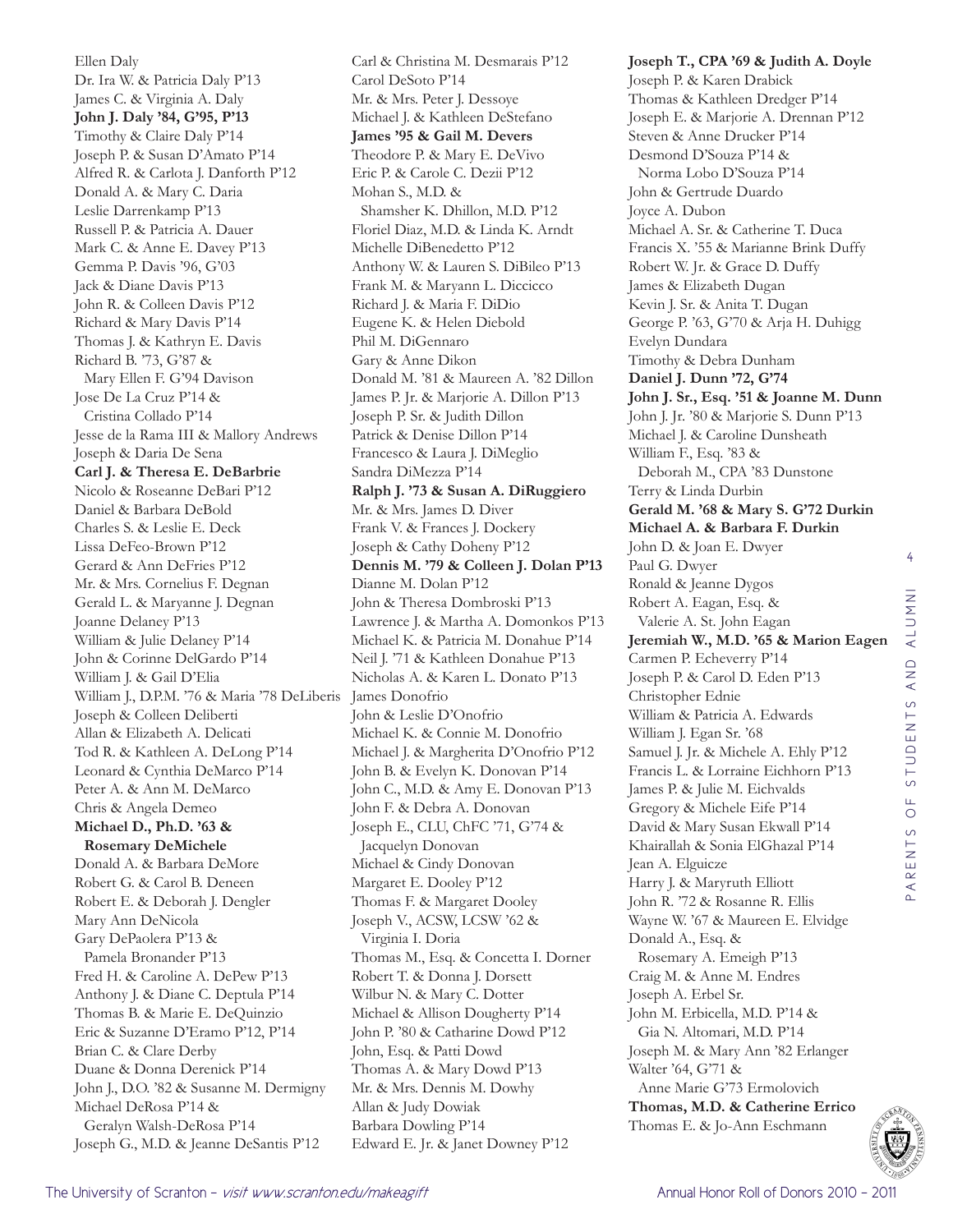Steven T. & Carolyn M. '76, G'81 Esgro Albert J. & Mary F. Esposito P'12 Mark G. & Theresa M. Evans Mr. & Mrs. Robert J. Evans Mr. & Mrs. Roderick T. Ewart Michael J. Sr. '62, G'65 & Jacqueline Ezdebski Donald D. Faber & Elaine Callahan Faber Nicholas & Iona L. Facciponti P'13 Edward A. '75 & Patricia '76, G'78 Falkowski James P. & Patricia M. Fallon John D. & Kathleen B. Fallon Mario Falone P'12 Donald & Christine Falzon Wayne S. & Josephine Fanciullo P'13 John & Teresa Fanelli P'12 Carville R. & Kathleen M. Fankhanel James J., Esq. '62 & Mary Grace Farrell Jerome & Janice D. Farrell John F. & Maureen A. Farrell P'13 Marian L. Farrell, Ph.D. Stephen & Theresa Farrell P'12 Peter M., M.D. '49 & Elizabeth Favini Joseph J. & Louise M. Fazio Michael & Kathleen A. Fedish Matthew R. & Patricia A. Fedor P'14 Keith & Marie A. '81 Felkowski James J. '64, G'67 & Suzanne L. Ferguson John R. '68 & Ann Marie Ferguson Thomas A. '75 & Geraldine A. Ferguson James S. & Kathleen Ferrante Salvatore J., M.D. & Erica J., M.D. Ferrante Jose & Ana Ferrufino P'13 Thomas A. & Mary Theresa Fielding James & Shannon Figaniak John E. & Anne M. Finley Joseph T. Finnan '60 Mary J. Finnan '91 Ambrose J., Ed.D. '69 & Irene Finnegan Mark O., M.D. & Joanne J. Finnegan Mr. & Mrs. James Fiorina Robert P. & Dina Fisch Laurence J. & Irene J. Fischer Michael & Marie Fischer P'13 Brian E. '77 & Diane J. Fisher Herbert & Annette Fisher P'12, P'14 Robert J. & Kathleen M. Fitzgerald P'14 J. Ward, D.D.S. & Bridget FitzPatrick P'12, P'14 Judi A. Fitzpatrick P'13 T. Kevin, Esq. '81 & Elizabeth FitzPatrick Thomas J. & Mary Ann Fitzpatrick Kevin & Sharon C. Flaim John & Claudia Flanagan P'14 Robert J. & Christine Flanagan Robert W. & Veronica R. Fleissner Dorothy M. Fleming P'12 Patrick J. & Esther Fletcher P'13

William D. Flores P'14 & Maria C. Romero P'14 James & Robin Flynn P'14 James R. & Maureen Flynn P'13 Kerren & Mary Flynn Timothy & Patrice Flynn P'13 Daniel P. & Patricia M. Foley P'14 Thomas R. & Joan A. Foley James M. & Brenda H. Follo Vito & Rosalie Fontanetta Denise Ford P'12 Mark, M.D. & Marian Forman P'12 James R. & Claire M., LSW Forte-McRobbie Edward & Marie C. Gaughan Mr. & Mrs. John W. Fortuna Sr. John C. & Joanne L. Fossett Anthony H. Foster, D.M.D. P'13 & Eveline Lugo-Foster P'13 Patrick M. & Karen M. Fox P'14 William & Cynthia J. Fox Mark A. Fracas '80 Dr. Vincent & Susan Francescangeli Gerald & Kathy Franceski Anthony J. & Susan J. Franciosi Mr. & Mrs. John A. Franco Salvatore J. Sr. & Judith E. Frangipane P'12 **Thomas C. & Lois B. Frank P'12** Sheldon M. & Sabra Frankel P'14 Mark T. & Eileen Franklin Vincent A. & Lena Franzone P'14 William & Diane French P'14 Dr. Raymond & Andra L. Frey Richard & Anne Frey P'13 Edward K. & Kathleen M. Friedrich P'14 William F. & Rosemary Friedrich P'14 **William J., Esq. '74 & Diane Fries** Michael J., Esq. '71 & Susan C. Fromhold Charles I. & Elizabeth J. Frumberg George & Karen A. Fugok P'12 Joseph E. '77 & Cynthia L. Fulton P'13 William & Constance Furey Frank H., M.D. & Valerie L. Furman Joseph A., Ed.D. & Sandra B. Fusaro David & Joanna Fusco P'12 William A. Gabello, CPA '49 Christopher & Catherine Gabriel P'14 Robert A. Jr. & Mary C. Gadomski P'12 Allan & Elaine Gage P'12 Richard & Linda Galante P'12 Joseph A. & Marilyn O. Galanti Eileen C. Gallagher Eugene F. G'66 & Marybeth Gallagher Frederick & Patricia Gallagher Mr. & Mrs. John James Gallen Jr. Michael & Stephanie Gallo P'13 Robert & Jane Galvin Mr. & Mrs. John Gambale David F. & Paula M. Ganley Thomas D. Ganssle P'13 & EiLeen A. Taylor-Ganssle P'13

Christine E. Gardner P'12 Christopher P. & Laura A. Gardner Robert & Judith A. Gardner Timothy J. & Deborah A. Gardner Charles & Carla Garia Joseph L. & Linda M. Garofalo **Angelo & Marise '83 Garofalo** Harold & Doreen Garrecht P'14 Gerard M., CPA '73 & Mary Ann Garvey **Joseph L. & Lisa Gatta** Bruce & Patricia Gaudino P'13 John C., M.D. & Jane Gaudio **Thomas & Kathleen, Ed.D. Gaval P'12** Peter Gavern P'14 Stanley F. & Sheila Gawel James A. & Katherine Geiger Dr. & Mrs. Ernest Genco Mitchel & Kathleen Gennaoui Ralph D. Jr. & Elizabeth Genovese P'12, P'13 Paul M. & Anna M. Gentile P'13 Mark D. & Carol M. Gentilucci P'14 Louis C. & Kathleen Gentry P'13 Joseph A. Jr. & Kerry F. Geronimo Robert R. & Mary E. Getz **Albert, DMD & Diana Giallorenzi** Mr. & Mrs. John Gibbons Patrick J. & Karen A. Gibbons P'13 Robert G. & Janine M. Gibney Gary Gieschen P'13 Mrs. Mary Gilbride Roy J. & Gina Maria '85 Gilgallon Thomas & Alyce Gilhool Elizabeth Gillespie Mr. & Mrs. Paul Gillick Mark & Mary Ann Gilman P'14 Charles M. & MaryJane Gilmartin Frank M. '77, G'82 & Marianne J., J.D. Gilmartin Kenneth & Martha Gilmore P'13 Robert E. & Eileen A. Gilmore P'14 Brian Patrick G'86 & Eileen M. Gilroy P'12 James P. & Joan T. Ginty P'14 Mr. & Mrs. Ronald Louis Gionta Patrick & Linda Giordano George J. & Mary Kay J. Giorno P'13 Mr. & Mrs. Richard J. Girellini Dr. A. John & S. Maria Giunta **Michael & Julia Giunta P'13** Omer & Diane C. Glavan Barbara E. Gleason '82, G'94 Michael & Karen Gleason P'14 Mark R. & Kathleen A. Glenn P'12 Dr. Stanley & Maureen Glowacki P'14 Joseph '77 & Mary Gnias P'12 Mr. & Mrs. Peter J. Goetz Raymond & Patricia Goldbach Sanford A. & Debra A. Goldberg P'13

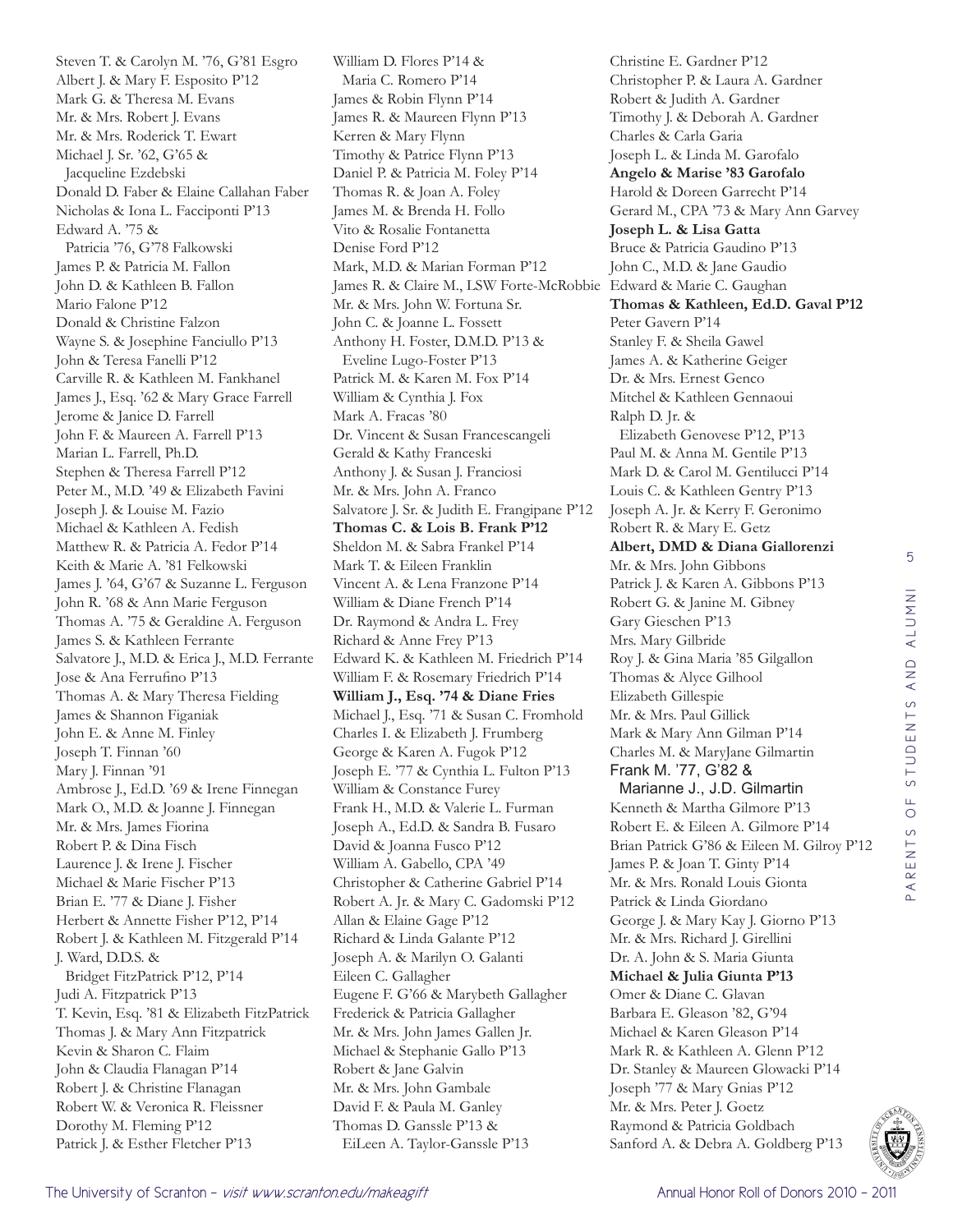The University of Scranton - *visit www.scranton.edu/makeagift* Annual Honor Roll of Donors 2010 - 2011 - 2011 Jeffrey & Dorene Green P'13 Joseph & Patricia Green P'14 Kevin & Sue Greene Paul & Eileen Greene P'12 Scott Greene P'14 James E. & Kathleen A. Greenlay **John J. & Carmella Gregory** Kathleen Gregory Mr. & Mrs. John Gremse Paul R. & Anne M. Grenaldo Rita Grigoresco P'14 Tracey L. Grimaldi P'14 Dr. Mitchell Gross P'14 William & Ellen Gruffi Michael C. & Kathleen D. Grundy Susan Guadagno

Mark J. & Laura Golosky

Frank A. & Donna Gomez

Elisabeth Gomes

Yolanda Gorman

**Michael A. &** 

**Leonard G., Ph.D. &** 

John T. '59 & Elinor Gough John P. '58 & Mary Gower Robert T., Esq. '69 & Nancy M. '01 Gownley Daniel M. & Laura M. Grable

**Kimberly A. Grabowski P'13** James J. '61 & Patricia Grace Rosemary Grady Smith

John A. '56 & Elizabeth Granahan John F., Esq. & Emily V. Grandinetti Brian, Esq. & Suzanne Granstrand P'13

William J. & MaryLou W. Grant Ralph & Dianne Grapentine Stephen & Noreen Gratzel

Florentino & Nancy K. Grave P'14 **Jeffrey & Dr. Margaret B. Gray** Joseph & Maureen Graziano

Craig D. Grant P'14

Dr. Russell L. & Juliann W. Gombosi P'14

Michael E., D.D.S. '80 & Jolene Gonsky Fernando & Silvestre A. Gonzalez Paul & Suzanne Goodwin P'12 Donald E. & Constance Gooley Walter & Patricia Gordon James W. Gorman

Mark D. & Robin B. Gorman P'13

Michael J. Sr. & Patricia A. Gorton Phillip & Dawn Gottschalk P'13

**Deborah J., Ph.D. '73, G'75 Gougeon**

**Patrick J., M.D. '77 & Susan Grady P'12** Patrick F. Grady Sr., Ed.D. '62, G'67 Henry L. Jr. '62 & Patricia Q. Graham John N., M.D. & Joan K. Graham Terrence E. & Janet A. '83 Grahn Ronald J., Ph.D. '73, G'76 & Mary J. Grambo P'12

Michael M. & Nanine S. '85, G'87 Gramigna Daniel & Patricia A. Gudmundsen P'13 David & Emily Gumpper P'14 Judith A. '11 Gunshannon James & Kathy Gurrieri William K. & Maryann Guthrie Victor T. & Lorie L. Gyarmaty P'14 Robert V. & Theresa C. Haas Joseph A. G'81 & Karen M. Habersky P'13 Margaret Hagen **James M., D.P.M. '80 & Joanne Haggerty** Andrew, Esq. & Mary Hailstone Stephen C. Hall, M.D. & Julia M. DiGioia-Hall, M.D. Dennis & Linda Halleran P'13 William & Sharon Halpin P'12 John J. III '83 & Margaret E. '86 Hambrose P'13 David J. & Mary E. Hamm Richard & Angela Hammer Brian A. & Michele C. Hanes P'12 Jeffrey & Virginia A. '86 Haney P'13 Jeffrey A. & Francesca M. Hanks P'13 Timothy & Ellen Hannen P'13 Joseph J. & Mary Ellen Hanntz John J. & Jean E. Hantz P'12 Peter J. & Mary M. Harding P'12 William B. '80 & Renee J. Harding P'13 Dennis T. '70 & Irene Harkins Raymond M. & Lea T. Harper P'12 Donald & Eileen Harris P'13 Barry & Donna Hart Maurice I., Ph.D. & Mary K. Hart Douglas & Jeanne Harvan Robert & Marie Hatfield P'13 **Patrick J., CPA '83 & Mary R., CPA '85 Haveron** Kay Hawk Paul & Dorothy Hawk P'12 Cathy Hawkes P'13 Jeffrey J. Hawkes, Esq. P'13 Robert N. Hay Jr. P'14 Edward M. & Deborah H. Hayde George & Lorraine Hayek Lizbeth Hayek P'14 **Peter & Nancy Hayes P'12** Raymond T. Jr. '72, G'98 & Jamesina C. Hayes Robert W. & Anne V. Hayes P'12 William H. G'80 & Elizabeth Haynes Brian J. Heath P'14 David W. & Colleen A. Heckman P'14 James J. & Michele Heenan Robert J. & Josephine T. Hein John M. & Roseann M. Heinlein David J. & Cindy J. Heintz P'12 Lori Heller P'13 **Charles A. '67 & Judith M. Henderson** Robert & Linda Hendricks

Steven C. & Maureen K. Hennigan P'14 John & Mary Louise Henry P'12 Mary Louise & John Henry P'12 Walter L. & Lisa A. Hentze P'12 John U. & Susan Heppler Blas & Elizabeth K. Hernandez Raymond P. & Lois A. Heron Lan T. & Patricia Herrick P'13, P'14 Ron J. & Diane M. Hextall P'14 Charles E. & Patricia A. Heyer Edward W. & Nancy A. Hickey Michael & Maureen Hickey **Daniel J. & Joan P. Hilferty P'13** John & Gael Hill William J. '65 & Barbara A. Hinz James R., MHA & Jean M. Hockenbury Charles & Sally Hodge Kenneth A. & Colette Hoey Thomas W. & Linda M. Hofer P'12 Alan W. & MaryAnn Hofmann P'12 **Thomas P., Ph.D. & Margaret M., Ph.D. Hogan Thomas G. Jr., CPA '79 & Susan M. '79 Hogan P'14** John & Anne Hogya Brian K. & Kimberly J. Hollister P'14 Mark C. Holmes P'13 Jeffrey Holtermann Paul E. Jr. & Cindy L. '78 Homnick Frank & Kathleen Hopkins P'12 William J. Jr. '60, G'69 & Ann Marie Hopkins William F. '57 & Jean C. Hoppel Michael J. & Cheryl M. Horan P'12 **Paul D., Esq. & Adrienne K. G'82 Horger** Geoffrey R. & Dolores A. Horton Thomas A. & Amelia Hosgood P'12 Robert P., D.D.S. '79 & Karen P. Hosko John J. Houston, Ph.D. '72, P'13 & Anne Hetzel P'13 William '62 & Nancie Houston Thomas & Barbara Hovey P'12 James E. & Diann L. Hritzo P'12 **Jerome T. G'75 & Mary Ellen Hromisin** Victor III & Sarah Hrudowsky P'14 Brian A. & Kathleen M. Hughes P'14 Edward J. Sr. '58 & Theresa Hughes James G. Jr. '79 & Nona G. Hughes Kevin D. & Patricia G. Hughes P'14 Kevin P. & Nancy M. Hughes P'14 Judith Hurley P'14 Alfred M. Jr. & Janine M. Husti P'14 **Michael, Ph.D & Teresa, Ph.D Hutchins P'14** Donna H. Hutchinson Eugene F. & Dolores Hylinski Matthew & Elizabeth Iacoviello P'14 Gregory & Marie Iacovoni



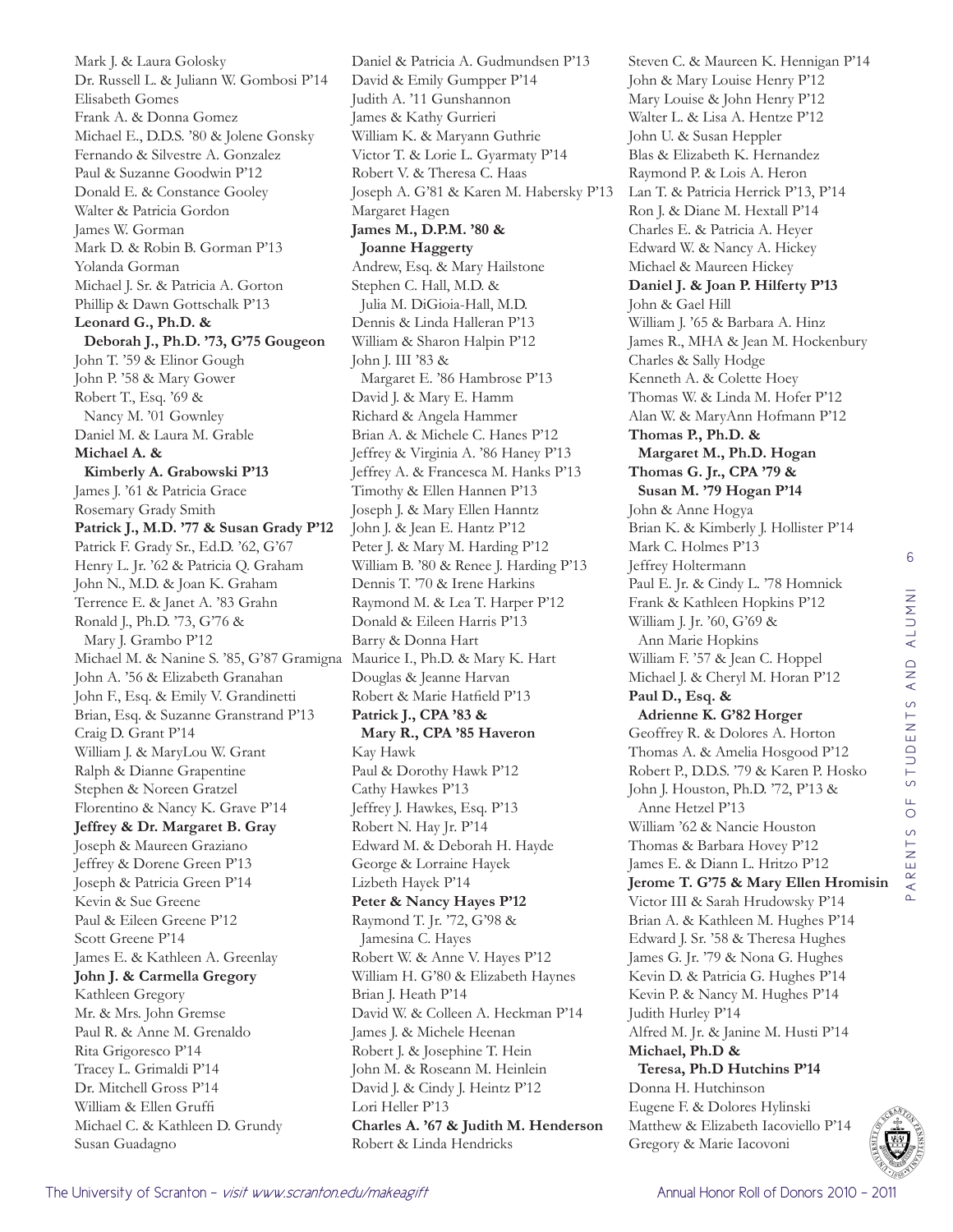**Teresa Iannielli**  Joyce Infante Dominic '67 & Laura Ingraffea Sandy & Marlene Insalaco **Dr. Albert & Jenny Internoscia** Jerome, Esq. & Kathleen M. Jabbour Paul M. '77 & JoAnn M. '79 Jackowitz Elliot Jacoby & Susan Lanza-Jacoby, Ph.D. Miguel Jaraique P'13 & Valerie Luna-Jaraique P'13 Sharon Patricia Jaworski '97 Eldon & Barbara Jayne Richard S. G'10 & Karey A. Jeffery P'14 Carol A. Jenkins P'12 Robert M. & Linda K. Jennings P'14 Denise L. Jerman P'14 Enrique T. & Sandra Jimenez P'13 Michael N. IV & Janet A. Joachim Peter C. & Denise M. Johansen John A. & Frances D. Johnson P'14 Paul W. '67 & Ruth Ann Johnson Robert & Laurena Johnson P'14 William III & Kathleen Johnson P'13 Edward L. & Kathleen R. Jones Jeffrey R. & Diane M. Jones Richard W. & Karen A. Jones Robert H. Sr. '72 & Maureen Jones Thomas F. & Janet Jones P'14 Robert F. Jordan '59 Alfred A. Sr., CPA G'73 & Mary P. Jordano Joseph A. & Robyn S. Joyce P'13 Joseph M. Joyce '59, G'67 Thomas G. & Mary P. Joyce P'14 Catherine Judge Fizzano P'12 James R. & Margaret B. Judge John J. Jr. '50 & Joan Judge John S., M.D. '85 & Mary, D.D.S. '85 Juliano P'13 Samuel A. & Dr. Pierre J. Juliano P'13 Robert & Mary Junge P'14 Theodore V. '68 & Janice A. Kabatt Carl & Mary Kachmar William E. & Audri L. Kalinowski **John P. '63 & Carole H. Kameen Edward M. & Christine A. Kane P'12, P'14** Eric P. & Theresa M. Kane **Eugene J. Kane Sr. '54 †** John F. & Mary Ann Kane John R. & Diana L. Kane Richard A. & Donna T. Kane P'13 Timothy & Dianne Kane P'13 **William M., M.D. '43 & Ruth Kane** Zena Kapelan Marvin & Theresa J. '87, G'88 Kaplan **Dennis R., D.O. '78 & Susan B. Kapp** Kevin F. & Karen Kappler **Martin, M.D. & Julianne Karpeh** Robert J. & Teresa Karvell

Frank G., PA-C & Therese M. Kasmark William E. Jr. & Paula Kaub Albert & Jean Kaval P'13 Donald J. '70 & Frances Kavulich Basil & Valerie Kayal Maria Kazimierczak John & Lois Kearney Pauline Kearney Dominic J. Keating, Esq. James M. Sr. & Mary Keating Dominic J., Esq. & Kathleen Trask '75 Keating Dennis V. Keenan Edward J. & Frances A. Keenan Bruce & Laura Keim P'13 Matthew A., O.D. '79 & Lisa B. Kelleman Robert & Cynthia Kellenberger Brian P. & Rosemary Kelly P'13 **James A., Esq. '48 & E. Jane Kelly Joseph T. Sr., D.M.D. '64 & Ann Marie Kelly** Kevin J., M.D. & Anne D. Kelly P'12 Kevin W. & Dolores G. Kelly P'12 Mary H. Kelly G'76 Robert & Geraldine Kelly P'14 Robert E. & Eileen A. Kelly Susan M. & Paul J. Kelly Joseph R., CPA '64, G'67 & Cecelia G'67 Kempter Kevin G. & Margaret Kenefick John M. '50 & Mary C. Kennedy Peter M. † & Annette M. Kennedy P'13 William J. Kennedy G'91 Joseph A. & Mary S. Kenney Martin & Eileen Kenney P'14 Robert J. & Barbara B. Kenney Thomas A. & Melanie Kenney Dana K. Kenny P'14 **Gerard L. & Martine Keogh P'13** Thomas J. '62, G'69 & Kathleen Kerl Shawn M. & Margaret T. Kerrane P'12 Henry V. & Patricia Kerth Edward F. & Elaine L. Kicak Kevin & Renee Kilgallen Brian E. & Mary Ann C. Kilty P'14 Kurt J. Sr. '87 & Michelle A. Kincel P'13 Philip J. Jr. '75 & MaryAnn C. Kinney Philip J. Kinney '50 & Jeanne Szamreta **Roger T. & Maryanne Kirk P'12, P'14** Paul M. '83 & Dawn D. Kirsch P'13 Raymond & Barbara Kizelevicus Michael & Susan Klapheke David B. & Ann Marie Klassner P'12 Peter & Irene Klein William J. & Elaine M. Klein Joyce A. Klimaski Remus J. Klimaski Stephen L. & Deanna A. '86, G'91 Klingman P'14

**Edward J. Jr. & Kim L. Kloniecke** David A. & Mollie Klotz Steven & Dawn Klotz P'14 Randy W. & Nancy B. Knapp Marlin L. Jr. & Ann M. Koch Richard & Victoria A. '08 Kocis Eileen M. Koerner P'12 James J. Sr. & Florence Kollmar George & Virginia R. Kopach Walter & Susan Koprowski Edward P. & Charlotte C. Kordek Andrew J. '73 & Diane B. Kosar Mark J. '82 & Mary '82 Kosinski Linda G. Koske Edmund M., Ed.D. & Margaret M. Kosmahl Rev. & Mrs. Yaroslav Kostyk Alan M. & Judith G'89 Kosydar Walter J. '89 & Doreen M. Kozak P'14 Frederick J. '64 & Sally Ann Kozlowski Raphael R. & Theresa Kozlusky Steven A. & Krystina Krajewski P'12 Barbara Kramer P'14 Francis X. Jr. & Donna B. Kranick P'13 Richard & Kathleen Kranz Patricia R. Kreckie '76, P'14 William J. & Martha Krieger P'14 Valerie P. Kriney, Au.D. Kenneth & Ann Krogulski P'14 Walter F. & Carolyn Kropf Ronald J. & Kimberly A. Kroptavich P'14 Dave Krug Alexander & Colleen E. Kruper P'14 Daniel S. '50 & Ann T. Kuchar **Kevin A. '85 & Marion A. Kucharski P'14** Robert G. & Jean M. Kuehn Jacques P. '62 & Therese C. Kueny Andrew & Beverly Kuna Stanley J. Sr. & Janet K. Kuna Wayne A. & Jeanette A. Kunow P'13 William D. & Paulette M. Kuntz Neal, M.D. & Angela Kurtti P'12 Raymond & Susan Kurtulik P'13 Doreen G. Kurzum P'14 William & Gail Kuschman Basil A. & Janet E. Kuzio Dennis J., Esq. & Barbarann H., Esq. Kwasnik P'13 **Anthony J. & Carol H. Laboranti** Clayton S. Jr. '70, G'74 & Deborah LaCoe Michael J. Sr. & Theresa A. Lacovara Victor & Patrizia Lafaman P'14 Joseph J. '74 & Nancy P. Laffey Jeffrey A. & Marianne T. Laine P'12 Ronald J. & Debra M. Laird P'13 Kenneth P. Doyle & RoseMarie Lally-Doyle, Esq. '76 Robert & Nancy Lamb David W. & Kathleen M. Lamm Yves Lamothe P'13 & Renee Viens P'13

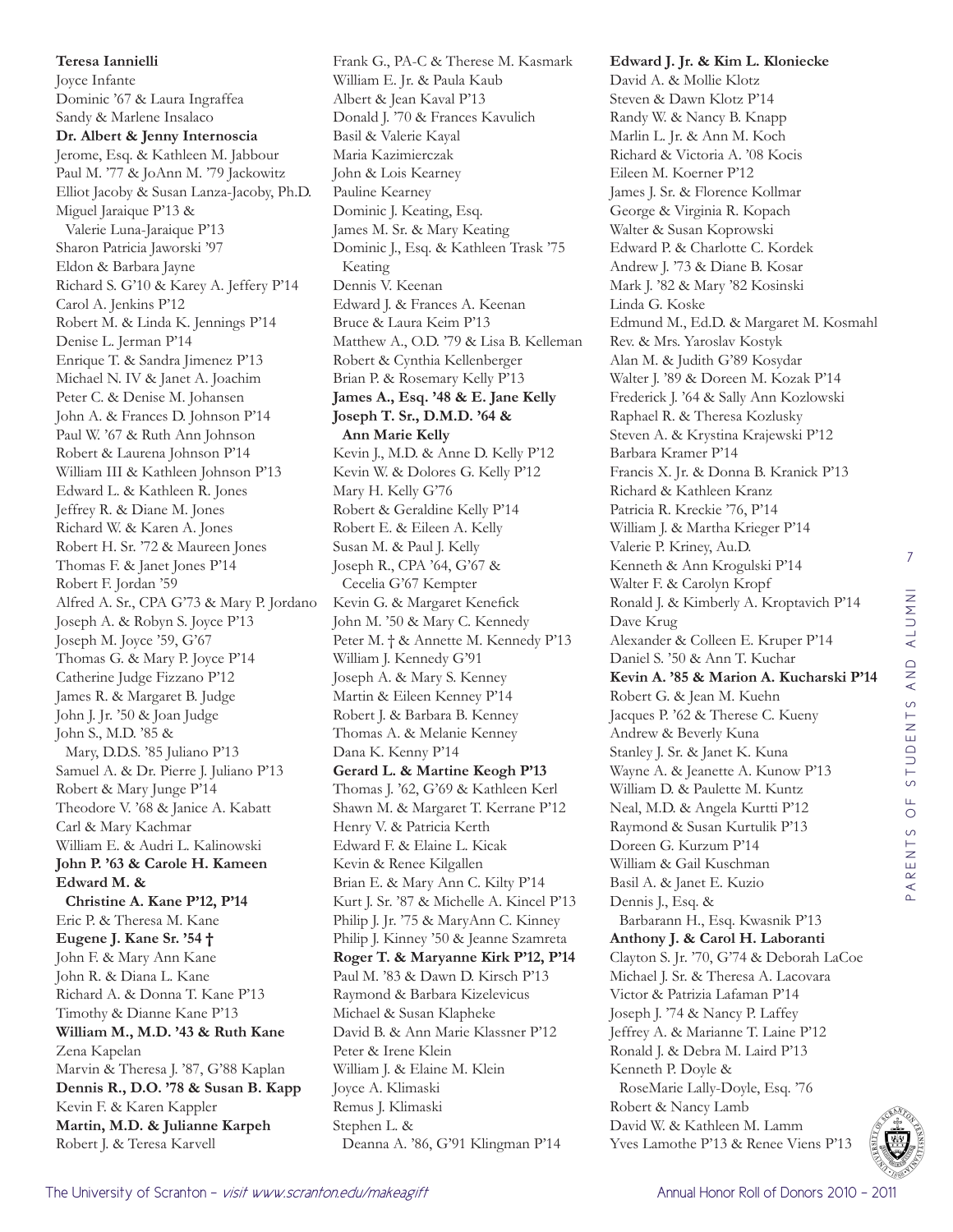Ralph M. & Ruth H. '00 Lancia Joseph & Pamela Lang Eugene M. Jr. '58, G'64, G'68 & Evelyn Langan John G. & Catherine M. Langan P'14 Bonnie J. Langbein Vincent & Cathi Lange P'14 Michael & Mary Lanzo P'12, P'14 George & Jane Lapin Robert Lapowsky P'12 & Colleen Durkin Lapowsky P'12 Joseph G. Jr. & Kathy Laraja P'12 Richard J. & Lidia D. Larkin Ruth Larkin P'14 Philip LaRocca P'14 & Jeanne M. Borman P'14 Donald P. & Diane M. Larson Gregory, Esq. & Diana LaSorsa Joseph & Diane Lattanzio P'14 Lawrence R. & Lucille Lausten John B. & Paula Lavelle P'13 Michael & Diane Lavelle P'13 Patrick J. Lavelle Sr., Esq. '68, P'13 Robert B. & Karen M. Law P'13 Harry J. & Donna Lawall **COL Zim E., USA, Ret. & Patricia P. G'76 Lawhon** Thomas W. & Kathleen Leahy Robert & Christine Leavy P'14 Loree Leccese Francis LeCompte P'13 & Deborah Gushue P'13 John G. & Betty J. Lee P'13 Frank & Linda Lehnert P'12 John L. & Glennis M. Lenahan James & Barbara Lennon P'12 **Charles A., Esq. '75 & Margaret D., Esq. Lenns** John & Julie A. Leonard P'12 Christopher & Mary Lesniak Ernest G. Jr., M.D. '79 & Michelle Leva Robert S. & Deborah R. Lewis Donald H. & Laura A. Lewis P'14 John S. G'83 & Mary Kathleen G'83 Lewis Mark & Deborah S. Lieberman James J. & Mary Lill Martin R. & Elizabeth W. Lind Lawerence & Paula Lindberg P'14 Gerhard J. & Carol A. Lindenmayer Louis & Marcella Liotta P'13 William W. & Debbie L. Lisman Cameron Livingstone David S. & Christine M. Lizbinski P'13 Walter T. & Marie D. Lockhart Richard & Rosalie Loevner P'13 Michael & Susan Lofstedt P'13 **Daniel P., MSW, MS '68 & Barbara J., Ph.D. G'82 Loftus** Mary Therese Loftus

James C. & Carolyn N. Lolli P'14 AnnMarie Londo Mayori Londono P'13 Deborah M. & Gregory Longest P'13 Jose Lopez-Isa, Ph.D. P'13 Christopher A. & Catherine Loretz Donald R. Jr. '77 & Geraldine A. Loughney Kevin J. '80 & Deborah A. '81 Loughney P'12 Thomas M. Sr. '51 & Maureen Loughney Anthony A. & Barbara J. Lowe Linda Lowmiller P'12 Gary D. '73 & Cathy Sue G'79 Loyack P'14 Michael II '63, G'82 † & Grace G. Loyack John Peter Lukasik Jr. G'90 Bernice P. Lukus Kenneth Lund P'14 Paul & Claire Lundberg P'12 George E. & Mary Ann V. Lutz Paul D. & Henrietta Lutz Anne M. Lyden Thomas G. & Lynn Lyman P'14 Gregory J., D.O., FACOS '79 & Erika '81 Lynch P'13 James J. & Carol B. Lynch P'14 John & Judith Lynch P'14 **George V., Esq. G'71 & Patricia B. Lynett** James J. & Kathryn Lynn Jeffrey N. G'86 & Linda B. Lyons Campbell C. & Agnes M. MacArthur P'13 Thomas E., M.D. & Mary Ann Mackell P'12 Margaret A. Madden P'12 William J. Madden, Esq. Thomas & Rosemary Magee Steven J. & Elaine D. Maggipinto P'12 John & Valerie Maglione P'14 Mr. & Mrs. John F. Maguire William & Jennifer Maguire Geraldine G. Maher Thomas & Jeanne Maher Harry & Patricia Mahlstedt Richard & Denise M., Psy.D. Maida P'12 Ronald D. & Dorota Maida P'12 William J. & Carol Maier P'13 John P. Malley P'13 & Maria Del Pilar Rodriguez P'13 Brian J. & Ann Mallon Mark K., Esq. & Ann C. Malone Donald F. & Mary Ann Mammano Anthony & Cathy Mammato P'13 Joseph A. & Patricia R. Mancuso Robert & Rachel Manento P'14 Mr. & Mrs. C. Michael Manganaro **Joseph Mangini P'14** William J. & Susan Manion P'14 Jerald J. & Bridget L. Mantone P'13 Maria A. Manzano Paul S. & Lisette Manzi P'14

Dr. Robert A. Manzi P'12 & Shelsa J. Angione P'12 Carol A. Marchaterre P'12 Mark J. Marchaterre P'12 Robert J. & Linda J. Marchione Michael A. Sr. & Yvette Marchman P'14 Lewis & Karen Marcus P'14 Vincent Marella Sr. Joseph & Elaine Maresca Joseph & Rose Maresca Joseph B. & Robin Margraf P'12 Edward M. '63 & Loretta Marinchak Vincent T. & Maria Marino P'12 **John R., D.M.D. '75 & Margaret Q., Au.D. Mariotti** Richard J. & Patricia E. Markham P'13 John D. & Nancy A. Marrine James J. & Marie Marsala Barbara A. Martin James A. II & Ann M. Martin P'14 James P. & Kathleen F. Martin James W. & Sandra A. Martin John Michael Sr. '63, G'71 & Patricia Martin Michael G. & Patricia A. Martin P'12, P'14 Stephen & Gloria R. Martin Kathleen M. Martinelli John G. '68 & Cheryl Martines Gregory S. '82 & Kathleen Martino John S. & Anne Marie Martino Hon. Brian R. & Dana M. Martinotti P'14 Joseph & Cheryl A. '89 Martonik Patrick J. '79, G'85 & Ann Marie Marx P'12 Dr. Kevin P. & Christine M. Marzo Pasquale N. Sr. & Susan L. Mascaro David & Lynn Mascera Stephen & Eileen Massari P'14 Anthony J. Sr. & Rose D. Maszeroski Varughese M. & Jolly V. Mathew Donald & Susan Matthews P'14 William & MaryAnne Matthews Vincent D. & Bernadette Maurer P'13 Anthony R. & Ann Marie, Ph.D. Mauro P'14 Irene Maury P'13 Joseph Maxwell & Jeanne DiFabio Merrill '76 & Cathy Mayenschein P'12 Herbert B. Mayo **Alan R. '68 & Patricia M. Mazzei Lawrence & Elizabeth Mazzeo P'14** Thomas & Donna M. McAllister P'14 Thomas M. & Deirdre McAlvin Charles E. '63 & MaryAnn P. McAndrew Gary McAnelly P'14 Kathleen McAnelly P'14 Thomas & Jean McAvoy P'13 James M. & Velia C. McCabe John J. & Kathy McCabe P'12 Richard J. & Maureen McCabe Kevin T. & Lorraine McCaffrey P'12

8

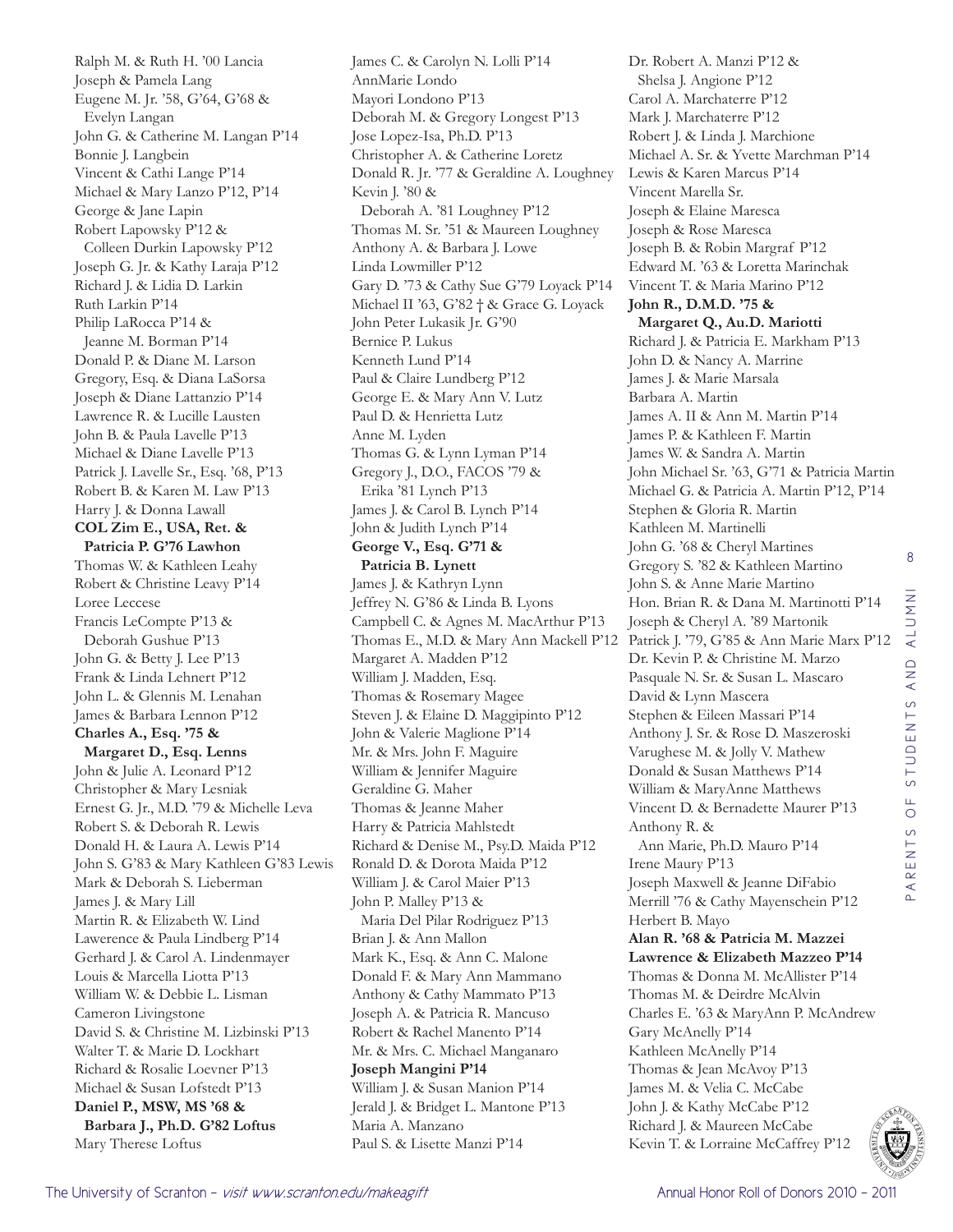John P. & Alane M. McCahey Brian & Pamela A. McCall Mr. & Mrs. Francis X. McCann David J. & Karen McCarthy **James P. & Mary Ellen McCarthy** John J. III & Elaine McCarthy Michael & Susan McCarthy Raymond J. & Bonnie P. McCarthy P'13 Patrick & Terri McCartney Timothy & Eileen McClatchy P'13 **Mathew J. & Helen C. McConnell** Richard O. & Cindy D. McCormack Timothy J. & Erika A. McCormick P'13 William M. & Elizabeth A. McCormick Joseph & Patricia McCulloch Paul J. & Mary Beth A. McCullough P'13 George & Diane McDermott **Michael J. '71 & Patricia C. McDermott** Robert J. G'70 & Teresa McDevitt Dennis L. & Barbara McDonald James H. & Frances L. McDonald Joseph L. & Diane M. McDonough **Mark R. '72 & Carol McDonough** Michael G. McDonough Patrick M. '71, G'75 & Mary A. McDonough Robert & Emily McDonough Susan McDonough Mr. & Mrs. John E. McEnery Kevin & Anne Marie McFadden P'13 Louis P. McFadden P'14 Hon. & Mrs. Robert C. McGann James & Jane McGarrity Mr. & Mrs. Noel P. McGee Donald & Valerie McGhee Robert W. Sr. & Mary McGill P'12 **Robert McGinly Jr. P'12** John W. '60 & Ann McGoff Robert T. & Anne Marie T. McGoldrick Alexander M. '64 & Ann McGowan James F. McGowan Jr. Richard F. & Carol A. McGowan Scott T., D.P.M. & Angela A. McGrath P'13 James P. Jr. '65, G'67 & Mary McGraw John, Esq. & Kathleen McGuigan P'14 William J. & Maryellen McHale Robert G'69 & Kathleen McHugh Mr. & Mrs. Richard T. McInerney **Dr. Vincent K. & Lisa A. McInerney** Karen B. McIntyre James J. '60, G'72 & Lucille C. McKane Edward G. & Anne M. McKee P'14 Joseph & Joanne T. McKee Edward C. & Eileen P. McKeever P'12 Patrick & Kathleen A. G'80 McKenna Mark R. & Lisa A. McKenna P'14 Myles P. & Phyllis McKenna P'12 Robert W. & Ann K. McKenna Jeffrey & Laurie A. McKeveny P'12

Mr. & Mrs. Edward R. McKillip Edward & Jean M. McLaughlin P'14 Sean & Karen McLoughlin P'12 John P. & BettyAnn McMahon Mark McMenamy, Esq. & Diane Blake-McMenamy Brian K. & Lisa J. McMichael P'13 J. Michael & Deborah McMurdo Owen V. & Patricia B. McNany Elizabeth A. McNulty Michael T. & Nancy G. McPeak P'14 Daniel & Marisa McPherson P'12 Gerard J. J. & Patricia McPhillips Kevin M. & Heather T. McPoyle P'12 Michael & Alina McQuade Kathleen McQuaid Margaret A. McQuaid John P. & Ann Marie McShea P'12 Joan McSweyn Joan Medvecky **Austin A. & Patricia R. Meehan P'14** Joseph D. & Mary Beth Meehan P'12 Carl B. & Kathleen Memoli P'14 Paul & Marguerite Menditto P'14 Dr. Leonard R. & Faith Mendola Alejandro & Lori Menendez P'12 Sandra Menken P'14 William C., Esq. & Linda T. Mercer Hon. John, Esq. & Cecelia M. Mercuri Richard T., D.P.M. '68 & Ruth Meredick Paul & Lydia Merget Michael J. & Geraldine D. Merlo P'12 John & Patricia Metzger **James A., Ph.D. '61 & Mary P. Mezick** Dr. Rameen Miarrostami Jack & Cecilia Micali Louisa Mick P'13 Thomas A., M.D. & Francesca Mickler David '81 & Judy '81 Migliore-Erdman Ronald l. Miksiewicz P'14 Sally Miksiewicz P'14 Michael & Maureen Milde Frank J. & Helenmary T. Miller Dr. Joseph & Susan H. Miller P'12 Mary C. Miller Michael C., D.M.D. & Sandra L. Miller P'12 Michael, M.D. & Debra, M.D. Miller Randy A. & Rae O. Miller P'13 Richard J. & Bernadette Miller P'14 Daniel J. '63 & Judith Millett Derrick & Melissa Milone P'13 Michael & Kathleen Milone Skip '67 & Fran Minakowski Howard & Anita Minnick Joseph & Mary Jane Miskovsky John Moffa P'12 & Patty Novelli-Moffa P'12 Jerome, M.D. & Susan Moga Stephen M. & Chrisanne Moger P'14

Francis & Deborah J. Molchan P'13 Laurie Moledo Patricia Molinares P'14 **Michael A. Molitoris P'13 & Sandra S. Pensieri Molitoris, D.P.M. P'13** Robert B. & Lisa M. Mollusky Sam P. & Cheryl A. Monachino Robert A. & Susan T. Monaco Candice Monahan P'14 Erla Mondelus P'12 Guy P. & Erin M. Mone P'12 Cosmo A. & Carol A. Mongiello **John E. & Maryann P. Montgomery P'12, P'13** Michael & Susan Montgomery Patrick M. & Jeana Montgomery P'14 Cortlandt R. & Anne Montross Brian & Mary Anne Mooney P'12, P'13 Robert E. & Jacqueline S. Moore Thomas M. & Mary Ellen Moore Connie A. Morahan Mark E., D.O. '82 & Paulette Moran P'14 Walter R. III & Kathryn Moran Kevin & Karen Morey John J. & Carol Morga Kenneth J. & Marianne E. Morgan Thomas F. Morgan '86, P'14 & Barbara A. Wilkinson Morgan '86, P'14 Gino Mori, M.D. Joseph F. & Nancy Ann Morra P'13 John P. & Rosemarie C. Morris John R. & Lisa D. Moser P'14 **Mark E. & Diane I. Mosko P'13** Elizabeth M. Moyer Mary Elizabeth Moylan G'90 Ann S. Moyles G'99 Lawrence D., M.D. & Margaret S. Muldoon John & Kathy Mulhall Diane S. Mullen P'14 Jeremiah & Lynn Mullen P'13 Thomas D. Mullen P'14 **Richard, M.D. & Deborah Muller P'12** James V. G'90 & Diane S. Muniz Jack Munley Joseph V. & Theresa Muoio P'13 Thomas & Susan Muratori P'13 Barry C. & Irene R. Murley P'14 Catherine Murphy David R. Murphy P'13 & Linda Ciaston-Murphy P'13 Glynn D. '87 & Lori A. Murphy P'13 James P. Sr. & Kathleen M. Murphy P'14 MaryEllen Murphy P'13 Patricia A. Murphy Philip T. & Deborah A. Murphy P'12 William F. & Allison J. Murphy P'13 Edward J. & Coleen Murray Mary Murray P'14 Anthony J. & Beverly Musa

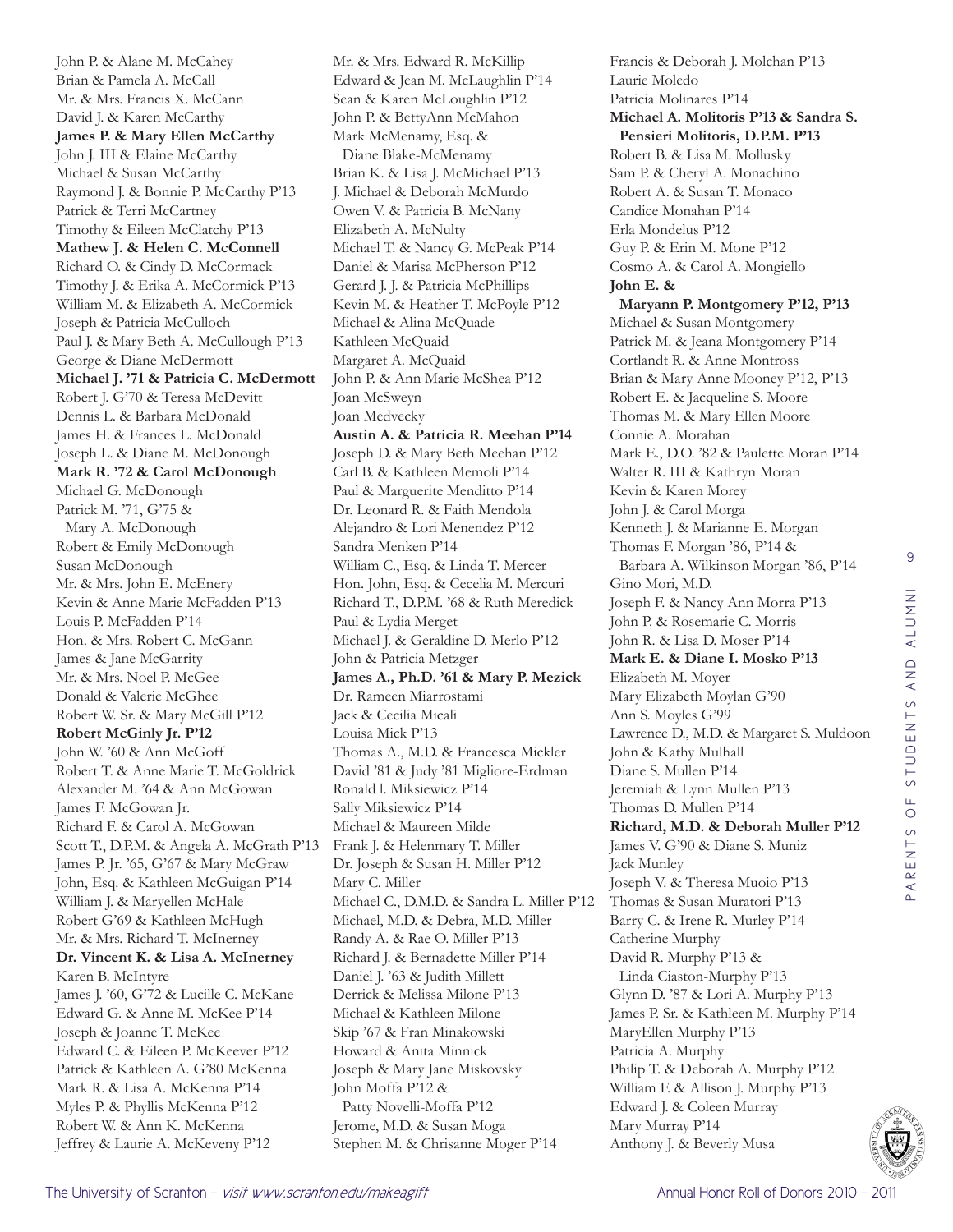Richard R. & Deborah S. Musso P'12 **Gerard, Esq. & Alice '84 Musto P'12** Jeremiah & Mary Myers P'14 Patrick G. & Carol Napolitano Louis J. Sr. '65, G'68 & Elizabeth Nardella Victor J. '58 & Norma Nardone Nicholas A. '75 & Erin E. Naro P'12 Jack D. & Donna D. Nash Allan J. & Kathleen Nassaney P'14 James K. Sr. & Mary Ellen Nasser Stephen B. & Geraldine Nathan Dennis D. & Caridad R. Navarrete Michael P. & Irene M. Nayden Anthony & Angela Nazzaro P'13 Christopher P. '85 & Donna M. '84, G'85 Nealon P'14 John P. '56 & Catherine Nealon **Joseph A., V.M.D. '74, G'77 & Kerry Jo Nebzydoski** Thomas C. '79 & Sharon A. Nebzydoski Thomas J. & Noreen Nee P'12 Joseph & Agnes Neenan P'12 Anders P., M.D. '83 & Rosann, Esq. Nelson John & Katherine Nelson Margaret Nelson Charles J. & Patricia Nemeth Geraldine Neville Mr. & Mrs. William D. Newill John Neyer Albert, Esq. & Catherine M. G'79 Nicholls JoAnn L. Nicoteri, Ph.D. **Steven G. & Sharon A. Niehaus P'12** Patrick & Maureen Nihill P'13 Julia Nixon P'14 David B. & Kisha M. Nobles P'14 Harry & Nancy Noel Raymond J. & Dorothy M. Nohilly P'13 Michael & Miriam Nolan Joann Noll David F. '66 & Sebastiana Nonnenmacher Thomas E. & Judith M. Noonan George E. Sr. '66, G'70 & Donna R. Noone James P., M.D. '63 & Susan Noone Eileen B. Notarianni '91, P'14 Thomas S. & Kathleen M. Notor P'12 Joseph P. & Beatrice Nucera **Mark J. & Melissa R. Nugent P'13** Timothy & Suzanne Nugent P'12 Dr. Stephen & Marian Nurkiewicz P'14 Mr. & Mrs. Thomas H. Nyberg Thomas E. & Tara E. Oakley P'13 John & JoAnn O'Brien P'13 Kevin C. & Marianne R. O'Brien William M. & Marion R. O'Brien Joseph & Danielle Ochman P'13 John J. Jr. '56 & Nancy H. O'Connell Francis X., Esq. '71 & Sharon A. O'Connor James F. & Lynne O'Connor James M. & Eileen B. O'Connor

John J. & Susan M. O'Connor P'12 Joseph F. & Jean M. O'Connor Joseph & Maureen O'Doherty Nancy O'Donnell Janet O'Driscoll Ronald & Jocelyn O'Handley Ann Marie O'Hara '97 Mr. & Mrs. Michael D. O'Keeffe Jeremiah & Ann M. O'Leary Stephen & Marilyn Oles Christopher J. & Julia Ann Oliver P'14 Vickie Oller Mark J. Sr. & Patrice L. O'Malia P'14 John J. Jr., Ph.D. '64 & Helene M. O'Malley Patrick J. & Maureen O'Malley P'13, P'14 Reyno & Rowena Ondevilla P'14 Michael A. Jr. '78 & Audrey B. Ondich Michael P. III '71 & Gail G. Ondo **Paul J., Esq. & Lorraine A. Ondrasik** Carl A. & Karen O'Neil MG Daniel J., USA, Ret. '59, G'64 & Alice L., Ed.D., NHA G'84 O'Neill Gerard & Elizabeth A. O'Neill P'14 Brian P. & Karen O'Reilly Frank & Katherine Orlando P'13 Edward J. '59 & Joan Orokos Stephen G. '73 & Barbara J. O'Rourke Thomas & Maryellen O'Rourke Gary J. & Patricia A. Orvetz P'12 Joseph & Sharon Orzolek Christopher J., Esq. '93 & Dorothy E. Osborne P'12 Gary & Dorene M. Osso Ronald A. Otis P'13 Richard, Esq. & Kathleen O'Toole P'12 Wayne & Katherine Outhouse P'13 David A., D.D.S. '62 & Kathryn J. Oven Marjorie Owen-Baillie Thomas P. & Mary Anne Owings Richard H. & Arlene Pace Sabino S. & Janet Pace P'12 Donald G. & Denise R. Pachuta Armand T. & Janice A. Paganelli P'14 John & Holly A. Pagliuca P'12 Mark S. & Debra I. Pallone Vincent C. & Mary P. Palma P'13 Amy L. Palmer Louis T. & Marian K. Palmeri Mr. & Mrs. Roger P. Panciera Sally A. Pantages Charles G. & Camille M. Paolino Ronald R. Holden Sr. & Christine Papson Olinto Parenti Michael J. '64 & Mary F. Parise Ronald F. & Alberta V. Parisi Stuart G. & Patricia Parker **Richard N. & Sue A. Parkes P'13** Frank & Denise Parlamas William & Martha Parlamis P'14

Andrea R. Parlanti Steven & Barbara Parseghian P'14 Joseph & Maureen Pascal James & Terri Pasquarelli P'14 **Richard H., Ph.D. & Margaret R. Passon** Frank, M.D. & Susan Pastore Robert J. & Linda A. Patch P'14 Dilipkumar, M.D. & Minaben, M.D. Patel P'12 **Owen J. & Mary Patterson P'12** David & Concetta Patton Carl & Sondra Pavlick Alice Pearson Joseph Jr. & Dorothy S. Pecka P'12 Carl E. Jr. '71, G'86 & Mary Ellen Pedley David & Jean S., EA '76, G'83 Pedley David Pekar P'13 Gary P. & Debra Pelucacci P'12 David & Angela Pennucci **Joseph A. Perfilio, D.C. '51 & Marjorie Campbell-Perfilio** Robert S. & Christine P. '91 Perko Anthony M., M.D. '60 & Emily Perry Don B. & Mary Kay K. Perry Raymond C. & Joanne Perry Jack & Jennifer Persoon P'13 Alan R., Ph.D. '76, G'77 & Ann Marion Peslak Mr. & Mrs. Raymond F. Pesta Andrea M. Petch P'12 Tracie L. Petchkis Mr. & Mrs. Ray D. Petty Marcus & Caterina Pettyjohn Richard J. & Mary Pfeiffer Werner, M.D. & Vera Pfisterer P'12 Robert & Theresa M. Pfund P'13 John & Judy Pharo P'13 Kenneth W. & Carol E. Phelan P'14 Janice Denman Philips Harry E. Phillips '57 Henry A. '75 & Carol K. Phillips Joseph G. '82 & Patricia Phillips P'12, P'13 Michael J. & Kathy A. Phillips P'12 Philip & Mary V. '81 Piazza Salvatore & Bernadette M. Piccolo Vincent & Kathi Picheco Antonio L. & Marilyn C. Pickens Dominick A. & Joyce W. G'76 Piedmont Wayne Pierce P'14 & Daria Starosta-Pierce P'14 Kenneth J. & MaryJane Pietrzak Susan G. Pignatello Stephen & Rani Pinto P'14 Glenn A. Pirozzi Sr. Sebastian & Francine Pirozzi P'14 Louis A. & Anne Marie Pisano P'12 Richard & Theresa Pisciella P'13 Greg & Janine Piscitello



10

PARENTS OF STUDENTS AND ALUMNI

PARENTS

OF STUDENTS AND ALUMNI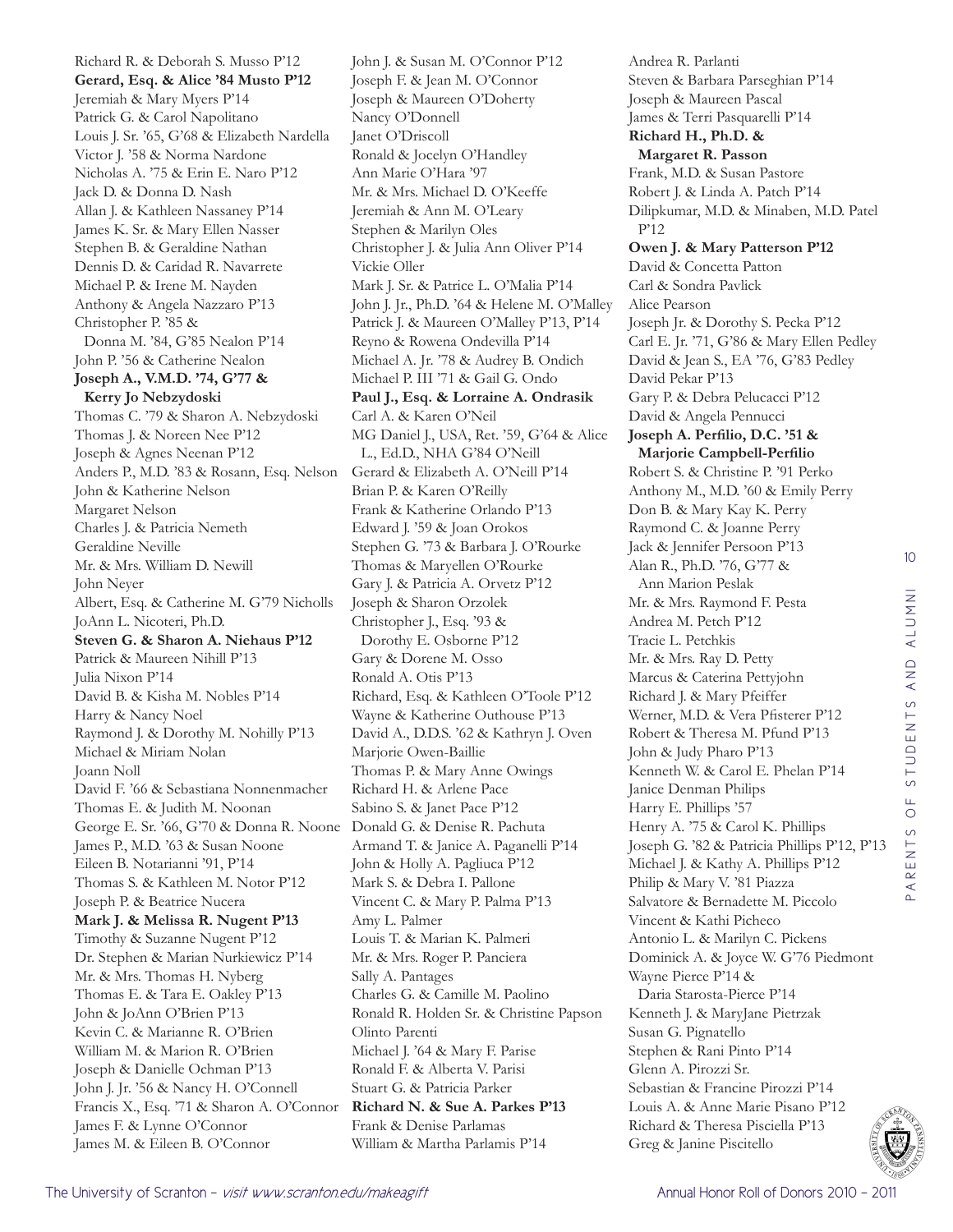Thomas Pitz & Enrica Cotellessa-Pitz Mark Plamondon P'14 Greg & Leslie Plifka Robert Sr. & Karen Podlinski Joseph P. & Karen A. Polcino P'13 Dr. Anthony & Barbara Policastro P'13 Peter & Patricia Poloney Anthony J. & Barbara L. Polster Michael & Rosalind Pontoriero P'13 Robin R. & Maureen E. Poorman P'12 Mr. & Mrs. Frank S. Popeck Patricia J. Popeck G'91 Alex, Ph.D. '70 & Deborah, M.D. Poplawsky Joseph & Agnes Porelli Louis O. Jr. & Ann Porreca P'14 Peter T. & Virginia Portanova P'14 Dennis & Margaret Porter Yunis E. Portillo Lawrence & Lorraine Porto P'12 Lawrence & Arlene Postupak Juan & Kathleen A. Pouso P'14 Karen M. Powers Kenneth & Linda Powers Vincent & Ann S. Powers Thomas F. Praiss, EA, CFP Neil J. & Lydia P., PT Pratesi P'13 **Donald L. Sr., M.D. '63 & Sally A. Preate** Paul A. & Sophia Resciniti P'14 Richard R. & Victoria A. Presel Greg & Anne Prial Timothy B. & Susan E. Primerano Kevin & Diane Prinzing P'14 Tony & Francesca Prioletti P'14 Michael J. & Barbara A. Priolo Clifton Prokop Tamara Proto William M. Sr. & Rosemarie Pryle Thomas & Regina Pryor Joseph M. & Elaine A. Puckart Michael & Karen Puglisi P'12 Philip & Karen Pulgrano P'13 **Dominick A., V.M.D. '79 & Joanne '79 Pulice** John F. Sr. G'89 & Angela N. Pullo Thomas & Roxane Pursino P'14 James R. & Jane N. Purtill Thomas J. Jr. & Deborah A. G'89 Puscavage Tonda M. Rivera P'14 John & Megan '80 Quain P'13 Robert & Kathleen Quaranta P'14 Robert & Lisa Quici P'13 John & Kimberly L. Quinn P'12 Craig & Lori Radel P'13 Gregory & Faith Rafalski P'13 Raymond & Camille Raia P'13 Murli, Ph.D. G'84 & Margaret A. Rajan P'12 Linda A. Robeson P'13 Evelyn Rajkovich P'14 Frank & Martha Rajlai **Marie Rakauskas**  Donald R. & Elizabeth S. Ramme P'13

Phillip L. & Carmela Rampulla P'14 Ronald & Jo-Ann Ranslow P'13 **Thomas & Rev. Frances E. Ranton** Mr. & Mrs. William F. Rasile Anthony Raso Mr. & Mrs. Nikitas D. Rassias Michael E. & Karen N. Rau P'12 Paul & Linda B. Raulli Frank J. & Josephine Reale P'13 Mr. & Mrs. Frank Reciniello John M. Reddington G'68 Paul R. & Anna G. Reddington P'13 John & Maureen E. Reedy P'12 Kevin & Karen Reedy Dr. Ronald J. Refice '64, G'67 Paul '87 & Amy A. '86 Regan P'13 Thomas F. '69 & Margaret Regan Mr. & Mrs. Richard W. Reiber Concetta D. Reilly Kenneth & Christine Reilly P'13 Michael Reilly P'13 Thomas E. & Bernadette A. Reilly **Vincent F., Esq. '80 & Eileen T. '82 Reilly P'14** Charles R., M.D. & Mary E. Reina John & Debrah Remington Joseph S., Esq. '76 & Maura Rengert Peter D. & Nancy Restaino P'14 Michael L. & Francine Rhodes Bette Riccardo Michael & Karen Rice P'12 Robert & Angela Richards John M. Sr. & Mary Ann Richter Richard B. Ridings Daniel & JoAnn Rigby P'14 Joseph M. & Teresa M. Rigolio Robert W. '79, G'89 & Marion L. '79 Riley P'13 Wayne C. & Mary Ann Rimel P'13 Kathleen T. Rinaggio '98 Mr. & Mrs. Anthony J. Rinaldi Sr. Ronald J. Rinaldi Sr. G'69 **Rose Rinaldi**  Patricia L. Ritter P'14 Carmen Rivera P'12 Joseph & Diane Rizzi Carmelo & Anna Rizzo P'14 James M. & Judith A. Rizzo Peter A. & Patricia S. Rizzo Rose M. Rizzo '79, G'82 Barbara Roberts '51 Charles & Linda M. Roberts P'14 Mr. & Mrs. Thomas T. Robinson Edward J. '65, G'68 & Marie Robson Francis X. & Anne Marie V. Roe P'12 Stephen J. & Patricia M. Roe

**Gregory S. & Veronica Rom P'14** Leonard F. & Beth D. Romanowski Shawn M. & Deanna J. Roney P'14 Robert T. & Barbara Rose P'13 Lee & Diane P. Rosenkrans P'13 Maryalice Rose-Wilfong Patricia C. Rosinski David H. & Doris Ross Josefina Rossello P'14 John J. '58 & Elaine Rossi Michael A., M.D. & Barbara A. Rossi P'13 Joseph & Ellen Roth Stanley C. '73 & Nancy C. Roth Adib & Nicole Rouhana P'13 Linda Rowan Gary & Linda Rowe P'12 Jeff A. & Sandy M. Rowley P'14 Lloyd W. & April J. Rozboril Warren C. & Elizabeth A. G'84 Rozelle P'14 Michael P. & Eugenie M. Ruane P'12 Joseph P. & Mary Ellen A. Ruda Joseph G. Sr. G'68 & Regina Rudawski **Francis X., CPA '67 & Ellen Rudegeair** Richard & Angela Rudolf Dennis J. & Antoinette M. Rupert P'14 Christopher & Marianne Russo P'12 Mitchell & Lori H. Russo P'14 Stacy Russo P'13 Anthony J. Jr. & Maria L. Russoniello Joseph J., M.D. '73 & Phyllis Ruzbarsky Eugene & Jane C. G'91 Ryan John J. '63 & Marilou Ryan Robert G. & Theresa A. Ryan William & Linda Ryan Robert T. '46, G'64 & Florence Ryder Wendy A. Ryffel Jeffery J. & Theresea Sabella P'14 Michael & Charlene Sabia P'13 Nicholas K. & Mary Ellen Sabia P'13 Brice & Elizabeth Sachs P'13 **Walter E. '74, G'79 & Rita Sack** Paul M. & Cynthia M. Sacramone Kenneth & Angelika Sadowski Tanju Sakar P'12 Joseph C. Sr. & AnnMarie Salerno Antonio & Theresa Salierno P'12 Steve & Gail Salvatore P'13 Arthur H. & Elizabeth A. Samuel Lynn C. Sansky '94 Paul M. & Kimberly A. Sansouci Joseph & Catherine Santanastaso P'12 Joanne B. Santapaola P'12 Robert & Madelaine M. Santo Robert A. Jr., Esq. & Mary Saraceni P'14 Agnes T. Sauser P'12 Gerald R. & Bernadette Savarese John J. & Lisa M. Savarese Ciro M. & Diana M. Saverino P'12, P'14 Richard F. & Cathy J. Savino

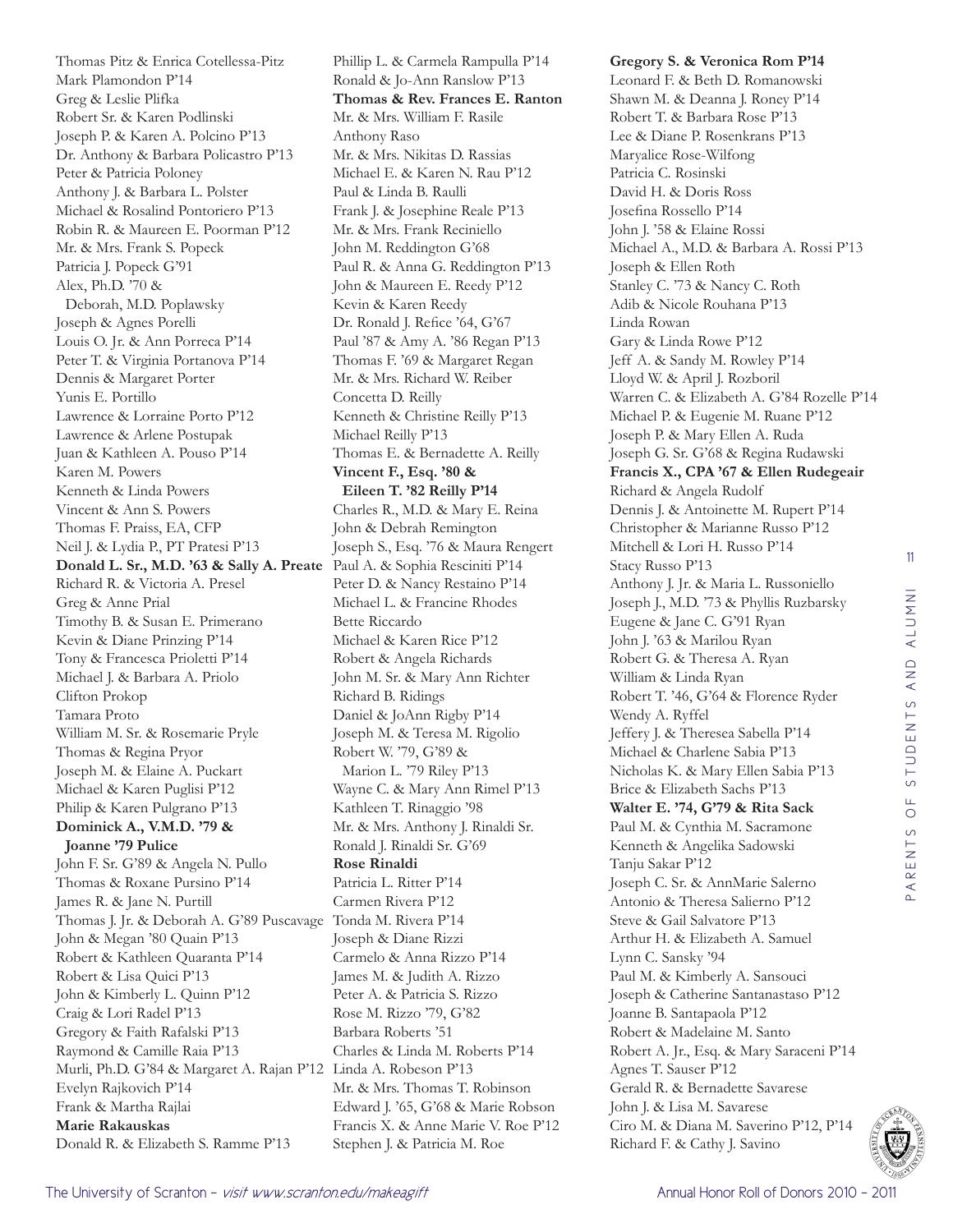Patricia A. Savitts Fred & Mary Jo Scala P'13 Michael A. & Miranda Scala Eleanor Scalese Edward C. '73 & Mary Scarp Vincent F. Jr. & LucyAnn M. Scerbo Frank W., R.N. G'90 & Karen A. Schall P'13 William G. & Patricia M. Shuart Randall W. & Maryellen C. Schell P'12 Thomas J., D.O. & Maureen E. Scheuerman P'13 Katherine Schiliro Robert F. Schimpf Robert & Catherine Schlitt Karl J. Schmid Sr. Kenneth A., M.D. & Lorraine V. Schmidt James C. & Carolyn Schneider Richard Schreitmueller Joseph T. Schuck P'12 & Lorraine J. DeGasperis P'12 Madeline Schuhl Dr. Walter A. & Cathryn T. Schuster P'13 Mary Jane Schwartz Stephen & Marianne Schwartz P'13 Peter M. & Edith M. Schwarz Gregory R. & Sandra J. Schwind John M. Jr. & Gayle M. Scirocco P'13 Joseph J. & Kathleen Sciscione P'13 Raymond J. '77 & Gail L. Scoda Guido & Lucy Scopino Robert J. '83 & Judy R. Scott P'14 Ben B. & Cathy A. Scotti P'12 Dr. Steven R. & Florence A., Esq. Scrivo P'12 Michael P. & Christine E. Scuderi David A. '69 & Rosemarie H. Scull Joseph M. & Anita Scully P'14 John F. & Jane M. Scuteri Brian & Cynthia Searls P'13 Richard H. Seidel William & Nancy Seiter P'13 **Vincent & Louann Sellecchia** Nicholas & Lorrie Senatore P'14 Christopher & Christine Senczakowicz P'13 Gary Sr. & Leslie B. Sentman P'14 Colin, Esq. & Karen Serkes P'13 Michael & Rosemarie Serrano P'14 Richard A. & Dorothy G. Sewell P'12 John M. & Kathleen L. Sexton Mr. & Mrs. James F. Shannon Nalina Sharma-Lecza P'14 Peggyanne Shaw Thomas F. & Donna L. Shea Tim & Eve Shea P'12 Mr. & Mrs. Brendan J. Sheedy Joseph P. Jr. '65 & Michelle M. Sheehan Terrence M. '80 & Tina Sheehan Charles R. Shera Michael M. '67, G'72 & Sandra Sheridan Patrick J., CPA '76 & Mary Jane Sheridan

Edward J. & Mary Pat Sherry P'14 Michael G. Sr. & Lizabeth P. Shertz Robert J. Shields P'13 Robert Thomas '59, G'70 & Betsy Shields Casey & Marilyn Shine P'14 Gloria J. Shope William & Christine Shuleski Andrew & Madeline A. Siclari P'12, P'13 Teresa A. Sigismondo Angelo J. '73, G'75 & Lois Sileo Amy B. Silliman Avedisian Edward & Joan Silva Maria E. Silvestri P'12 Joseph T. Sincavage '55 Romi & Vineet Singh Joan Sinopoli P'14 Mark & Irene Sisco Michael Sisto Stephen A. & Rita J. Siwinski P'12 Constant F. Skaluba '49 Thomas J. G'82 & Joan C. Skarbez Dr. Robert N. & Maureen Slade P'12 Paul J. & Susan M. Slattery P'13 Jeanne Slemmer Thomas H. & Madelyn Sloan Mr. & Mrs. Brian Q. Smith David S. & Kathleen Smith Douglas L. Smith Frances M. Smith Kevin I. & Beth A. Smith P'13 Piotr & Kazimiera Sobilo P'13 Paul J. & Lisa Soderman P'14 Michael P. '53 & Genevieve Solazzo Robert & Deborah Solga Francis X. & Margaret A. Solon Terrence J. & Marie W. G'76 Sonner P'13 **Joseph L. Jr. & Diane Sorbera Josephine Sottile †** Justine Sovae-keyes P'12 Peter & Lynda Spadaro P'14 Joseph L. & Pamela Spadoni Dominick & Theresa Spedicato **Joseph K., CPA '70, G'74 & Suzanne V. Speicher** Ronald '77 & Diane Spiegelhoff Mr. & Mrs. James Spillane Jacqueline Spironello P'12 James & Ruth St. Clair David F. '56, G'69 & Mary St. Ledger John & MaryAnn Stabner P'14 Helen Staller P'13 **Anne Marie Stamford '95, G'00** Ted M., D.D.S. '52 & Irene M. Stampien Michael & Joanne Stanco Michael J. & Patti J. '02 Stanco P'13 Adam M. & Dorothy J. Stanislawczyk Gregory J. Stanko Bruce & Judith L. Stanton P'14

Stephen M. & Ellen T. Stark P'12 Warner F. G'74 & Faye Stark Frank R. '62 & Maureen Staudenmeier Michael & JoAnn C. Stavisky P'13 Robert & Patricia Stegmann Joseph & Karen Stehn Edward & Jo Ann Steiger Richard A., Esq. & Mary C. Stein **Edward J. Jr., CPA '81, G'98 & Barbara A. Steinmetz P'13** Joseph E., M.D. & Kathleen E. Stella P'13 Charlotte L. Stone Thomas J. '79 & Sheila F. Stone P'14 **Mr. & Mrs. Henry C. Strada Sr.**  Louis C. & Donna Strecker P'13 J. Michael Strong G'82 William T. & Maryanne F. Strout Donald F. Strubeck '78 & Annette M. Blasi-Strubeck Jeffrey A. Studwell P'13 Jeff & Susan Stumm Janet Sturm P'12 Joseph A., M.D. & Marie Suarez Stanislaw & Edyta Sudol P'14 Patricia A. Suhanick Marguerite A. Sukacz Daniel & Emma Sullivan John A. & Mary Ann Sullivan P'14 John P. Sullivan & Doris M. Johnston Kenneth J. & Eileen I. Sullivan Mary Ellen Sullivan '82 **Thomas J. Sr. & Salsey D. Sullivan** Thomas & Alice Sullivan P'13 Thomas L. & Anne Marie Sullivan P'14 Neil E. Sunkel James P. & Lisa M. Surless P'13 Louis L. & Carolrae Surovick Todd A. & Roseanne Svec P'14 Mary G. Swaback P'12 Timothy F. Sr. G'70 & Lisa Swanson **John P. Jr. & Davida Sweeney P'14** Judith Sweeney Thomas A. Sr. & Maria Rose Sweeney Martin M. '77, G'82 & Pamela A. Swift P'13 John '65 & Rena Swyers **Robert J. Sylvester '58** Marc & Lizette Sylvestre Patrick & Patricia Synan P'13 James & Maria Szewczyk Paul P., Ph.D. '54 & Mary S. Szydlik David & Antonietta Szymanik Eugene Sr. '51 & Helene Talerico John & Patricia Taormina Wilfred & Leonora Tapia Jose G. & Luzviminda S. Tatlonghari Charles E. Taylor James E. & Pamela Taylor P'12, P'12 Lawrence P. & Patricia T. Taylor Louis D. & Gina Taylor P'12

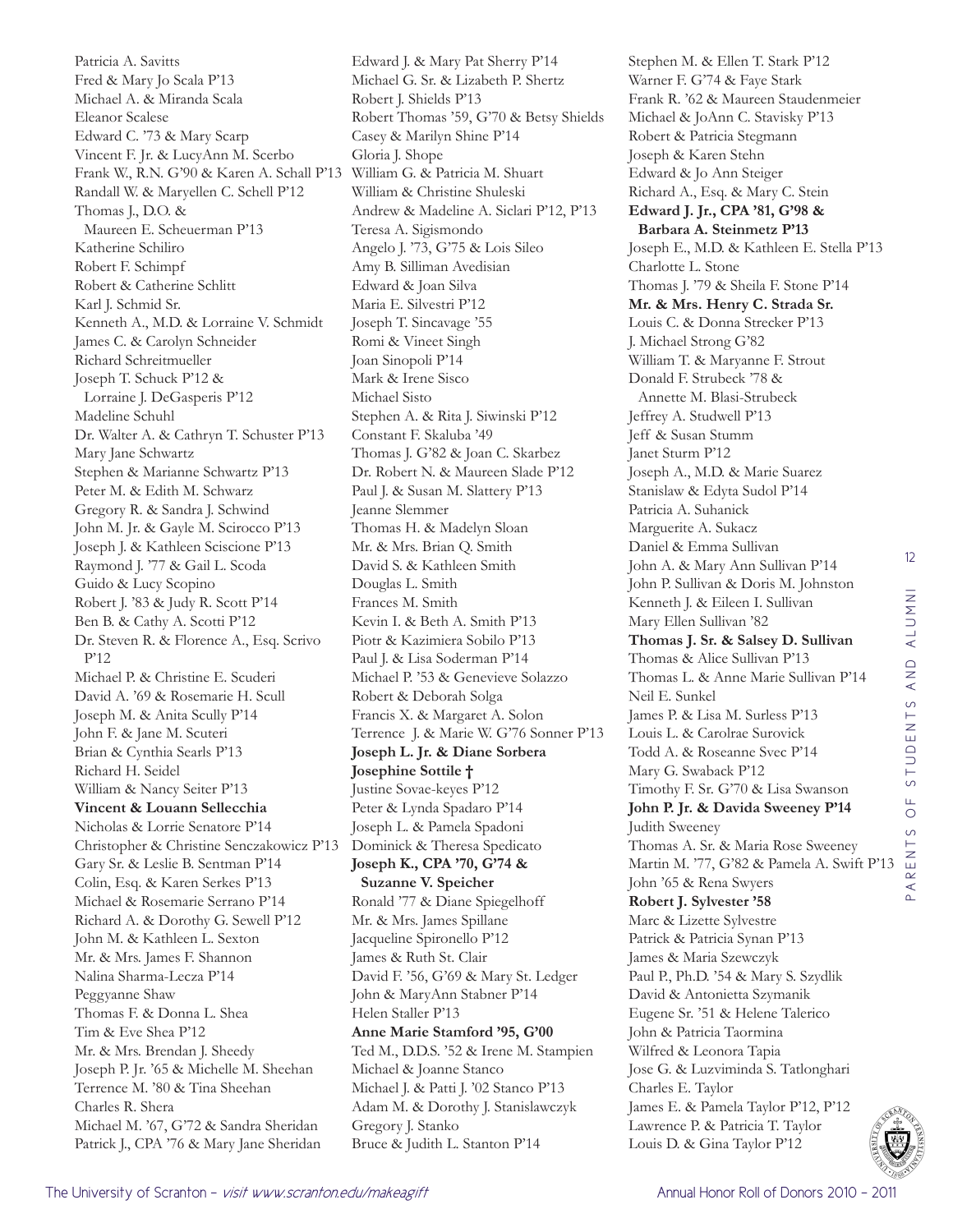Patricia Taylor P'14 Robert & Dina, MSW Teeven P'13 Leo & Eileen Templeton P'14 Mitchell & Ellen Teres P'14 James C. & Kathleen Terry P'12 Aloysius J. G'67 & Alice J. Teufel David J. & Paula L. Thoennes Adeleke & Evelyn Thomas P'14 George T. & Kathy Thomas Robert J. & Beverly Thomas P'14 Robert J. & Lynne M. Thomas William & Diane Q. Thomsen P'13 Edward J. & Theresa C. Thurlow Robert & Carol Tierney P'13 Robert Tierney & Genoveva Gonzales Tierney Mr. & Mrs. John R. Tims Martin & Jayne Tirella Stephen G. & Patricia M. Tirney Leo A. & Lisa R. Tizzoni Joseph A. & Jean C. Tobia P'12 Edward L. & Colleen A. '81 Tofani P'13 John L. & Barbara E. Tomitz P'14 Paul J., Esq. & Leslie A. Toolan P'12 Robert Jr. & Amy Torba P'13 Arthur & Sandra R. Toy **Gerald P., M.D. '63, H'99 & Mary B. Tracy Joseph & Celestine Q. Trainor** Paul J. & Mary E. Tramo Ronald J. & Kathleen M. Travis **David L. & Joyce Tressler** Paul A. & Mary Lawhon '86, G'99 Triano P'14 James M. & Gertrude Trier William J. Sr. & Diane M. Triplett Salvatore & Giovanna Tripodi P'12 Philemon Edward & Barbara Palagonia Truesdale Antonio D. & Maria Nellia G. Tuazon P'14 John F. & Claire S. Tucciarone P'14 Keith & Donna E. Tucker Anthony Tufano P'14 & Mariann Gleason P'14 Thomas P. & Margaret E. Tulaney Victor E. & Maureen Tuohy P'12 John F. & Helen K. Turley William C. '83 & Joan M. '83 Turnbull Joseph J. & Marlene F. Tutella P'12 John F. Jr. & Patricia Tweedy Nicholas P. & Nancy Tworischuk Albert L. & Diane Tyma P'13 John & Teresa Tyrrell Lawrence R. & Joanne G. Ueland Samuel L. Underland & Ann O'Rourke-Underland Peter & Dolores Urban P'13 Joseph & Krongthip Urbanski

Joseph D., Esq. & Jeananne S. Ustynoski P'12 Stephen, Esq. & Gabriella Vajtay P'14 Mark A. & Charlene J. Valentine P'13 Martin A. & Janet L. Vallent Clement L., Ph.D. '61 & Nancy Valletta Paula A. Valvano P'12 Thomas, M.D. & Paula, MS, RD, CDN Van Aken Ronald & Cindy Van Tongeren P'14 Thomas G. & Deborah A. Van Volkenburg P'13 Bruce, M.D. & Mary E. Vanett JoAnn VanLenten P'12 Luke J. & Angela VanNess William H. Sr. & Christine B. VanTassel Douglas W. & Deborah S. Varney P'14 Frank L. & Arlene S. Vastano P'14 Joseph E., Esq. '81 & Margaret L. Vaughan George E. & Rosa N. Vazquez P'13 John & Linda Vedovino P'12 David & Priscilla Velazquez Thomas T. & Joan Venditti **Adam L. '51 & Joan Verchinski** Diane M. Verdon **Dr. Paul V. & Susan H. Vignati P'12** Charles A. Jr. '79 & Janice A. '79 Villare P'12 Nicholas & Margaret Visconti P'12 William E., Esq. & Eileen Vita Aldo A., Esq. & Debra A., M.S. Vitagliano P'14 Sharon G. Vitkovsky Stephen & Barbara Vito P'14 Nicholas C. & Donna Vlachos Gregory N. & Crystal R. Vladika P'14 James J. '70 & Clare F. Vnenchak John J. '78 & Theresa M. '79 Vogel **Charles J. Jr., Esq. '82 & Ellen Volpe Eleanor M. Volpe**  Michael & Felicia Volpe P'12, P'14 Anthony & Sharon Vos P'14 Raymond & Kathleen Wager Louis M. & Mary Ann Waleff Danna Jr. & Anne Marie Walker P'12 **John L. '00 & Maureen Walker** John J. & Lois Ann Wall P'13 James D. Wallace, Esq. P'13 & Colleen M. Ready, Esq. P'13 Robert J. & Connie C. Walls P'12 **Brian & Donna Walsh P'12, P'13** Christopher H., CIA '78 & Linda Walsh Donald J. & Rebecca Anne Walsh P'14 John F. III '69 & Liana J. Walsh Kevin J. '73, G'77 & Denise Walsh Richard J. & Carol A. Walsh Glenn T. & Teresa A. Walton P'14 Michael & Janet Ward P'13 Robert & Patricia Ward Thomas & Elizabeth Ward P'14

Joseph P., Esq. '74, G'92 & Carol A. Wargo Barbara C. Warren Joseph & Jean Washart William H. & Jayne Ann Washart P'12 Denise Washington William, M.D. & Lynn Wassel Eleanor Waters P'13 William S. & Mary Beth Watson Theodore O. & Patricia E. Weaver Jeffrey C. Sr., CPA '73 & Sharon Webb **James V., Ph.D. & Carol A. Weber P'13** Thomas J. Jr. & Patricia Weber P'13 Michael P. & Rosemary L. Webster George Jr. & Mary Weger Alfred J. Jr., Esq. '69, G'74 & Catherine A. G'79 Weinschenk Russell & Yvonne Weir **Alois & Erika Weiss** John J. Jr. '64 & Cheryl Lynne Weiss Paul T. III & Margaret M. Wenke William & Mary Werner P'13 Walter & Nan Werther Patricia Wertz Dennis W. '78 & Jane A. Wesloski Dierk & Andrea, M.D. Wessel P'13 Daniel J. Jr., Ph.D. & Linda J. G'95 West Roy T. Whalen & Susan Egner-Whalen Frank A. & Dawn Y. Wharton P'12 James H. & Gail Whelpley Noel P. White P'13 & Patricia A. Williams-White P'13 Robert & Theresa White Robert E. '60 & Barbara Whitford Donald J. & Lucinda A. Wickersham Robert J. & Barbara E. Wieland P'13 **Stanley A., CPA & Eleanor M. Wielgus P'12** David J. '81 & Judith '82 Wierbowski P'13 Robert & Ellen Willcox P'13 Edward J. Jr. & Karen Williams Kevin T. Williams P'14 Lenora K. Williams '83 Roy V. & Erin M. Williams P'12 William M. '91, G'97 & Joan Williams Dale & Judy L. Wilmarth Diane A. Wilson Michael J. & Barbara A. Wilson John F. & Susan Windt Richard H. & Marie Wing Kevin M. & Cindy J. Winter Peter J. & Patricia Wintermantel Paul W. & Carol A. Wirkus Philip W. & Erin E. Wisler P'12 Thomas W. '72 & Susan M. Wisniewski David & Josephine Witalis James R. & Lisa K. G'90 Wojciechowski P'14 Wayne M. & Mary Ann Wojcik George Jr. & Michele A. Wolansky Ronald Jr. & Christine Wolcott P'12